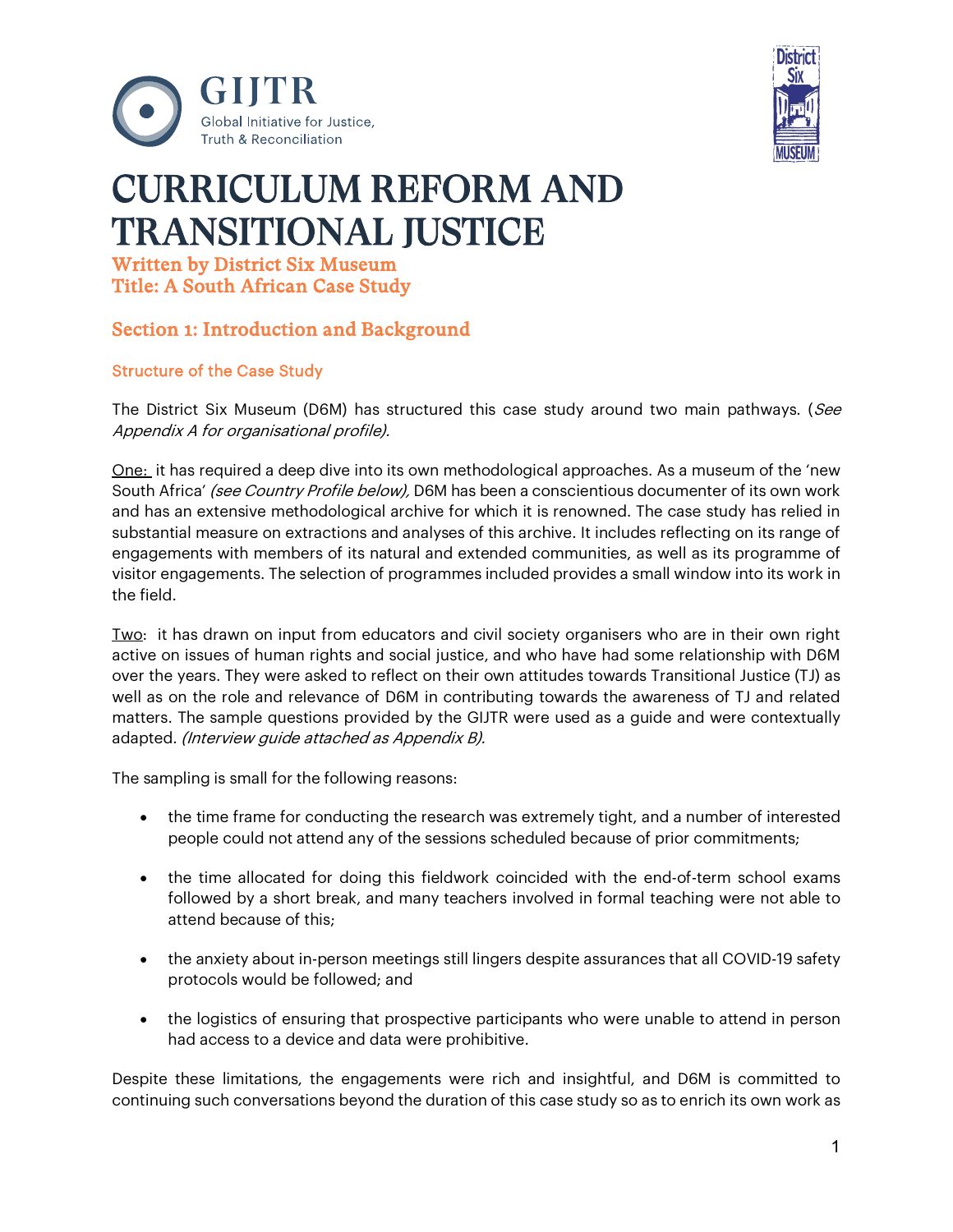



well as that of its partners and potential collaborators. In addition, two young D6M interns participated in one of the Education Focus Groups and provided useful insights from a youth perspective, as well as how participation in District Six Museum programmes alerted them to human rights and social justice issues.

An activity report is included as Appendix C.

As with other D6M projects, all staff were enrolled in providing input, with the core team consisting of:

- Mandy Sanger: D6M Education Manager as project leader
- Shamila Rahim: heritage consultant and cultural activist as field researcher
- Bonita Bennett: D6M research associate as researcher and writer

#### Country Context

South Africa's transition from apartheid to a rights-based democracy looms large in recent history. However, the country has a much longer history of dispossession, inequality and division which predates apartheid and which laid the basis for its intricate system of control and racialised exclusions.

Dutch and British colonists respectively occupied the strategically-located Cape for more than 300 years. Their imprint has not been insignificant. The arrival of Jan van Riebeek on 6 April 1652 under the auspices of the Dutch East India Company, marks a particular milestone in the establishment of the European presence at the Cape. He set up a refreshment station to service the sea traffic engaged in the Indian Ocean spice trade and oversaw the creation of a permanent settlement.

Under apartheid, van Riebeek was celebrated as the country's founder with a public holiday on 6 April being dedicated to his memory. No acknowledgement was given to the indigenous KhoeKhoe that he encountered on arrival, who had developed a sustainable way of life based on an understanding of their environment. Their concept of collectively shared land stood in stark contrast to the way that the colonisers understood the land - as their property, spoils of the victors of battle. Dispossession in South Africa thus runs deep.

School history books under apartheid inculcated the mythology of the founding narrative, of South Africa's 1652 beginnings. It perpetuated the myth that no one was here when the Dutch arrived, at least no one who mattered. Rote, uncritical learning was the dominant pedagogical philosophy under apartheid which meant that facts were often imbibed with very few questions being asked. This was particularly true for the primary school years which are formative in reinforcing lifelong attitudes, beliefs and prejudices.

After various periods of occupation by the Dutch and British respectively, the Union of South Africa was formed in 1910 with the fully-fledged republic free from colonial rule finally being achieved by 1961. By that time the white Afrikaner National Party had been in power since 1948 and it had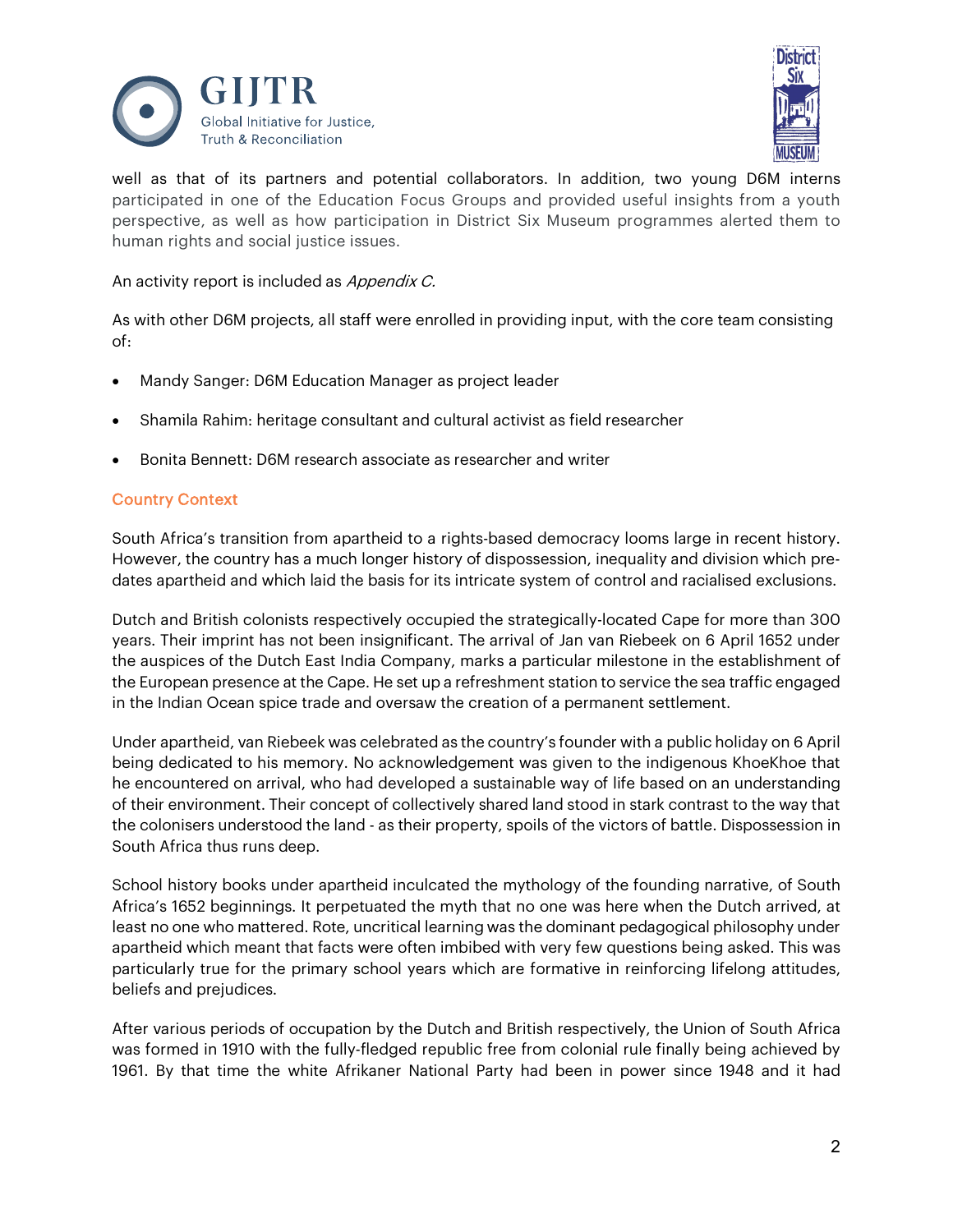



implemented an all-encompassing system of national government that enforced racial segregation in an intricately detailed way - the system of apartheid.

Population control through legislation, a heavy-handed largely white police force that engaged in state violence, suppression of political opposition by bannings, house arrests, imprisonments, detention without trial and the death penalty for what were deemed to be treasonous acts, characterised the repressive nature of the apartheid state. The system was policed through a myriad of laws and reinforced by a particular brand of Afrikaner Protestantism premised on a perversion of Calvinism which racialised the divine as having been created in the image of white men. Its theology undergirded the system of Christian National Education which was rigid, hierarchical and racialised.

#### Education under apartheid

Education under apartheid was rigidly separated along racial lines and grossly unequal in terms of resource allocation. Like its colonial forerunners, the apartheid state "claimed for the white race an exclusive right to education, positions of public responsibility, and the ownership of land and wealth" (Simons, 1983: 11). As such, its education provision was planned according to the ways in which black labour *(see Glossary for explanation of apartheid racial terminology)* could be most useful to serve white capital. The government acknowledged the need for a literate and educated workforce, but only as far as it suited their needs and the content of the curriculum for black people was capped. Minister of Native Affairs, HF Verwoerd stated in 1954 that "the Natives will be taught from childhood to realise that equality with Europeans is not for them. There is no place for the Bantu child above the level of certain forms of labour."

Different departments of education were set up for the various race groups which were determined by the Population Registration Act. Bantu education was least resourced and was applicable to the largest number of South Africans.

While this system was in place, it was not simply passively accepted by all. Education was acknowledged as an important site of struggle and sacrifice by anti-apartheid activists and several acts of resistance took place in schools and the communities in which they were located. Also significant during this period were a number of organised initiatives that were resources for 'alternative' education and learning. For example, the History Workshop based at the University of the Witwatersrand in Johannesburg was formed in 1977 by academics from the humanities and social sciences (Bonner, 1994). They were involved in critiquing the histories of the 'great men of history'. This movement helped to create a country-wide milieu of affirming people's rights to and expertise in telling their own histories, helping to shift the hegemonic centre from the academy as the sole authoritative source of history-writing.

Several other resource centres and educational projects were active in the same period, with great collaborations between arts and culture organisations, and educational projects. The Community Arts Project, Educational and Resources Information Project, International Labour Research and Information Group, South African Committee for Higher Education and Community Video Education Trust, the Western Cape Oral History Project based at the University of Cape Town, and the People's History Project based at the University of the Western Cape were among the entities which were active in Cape Town especially in the 1980s. They explored ways of approaching education, culture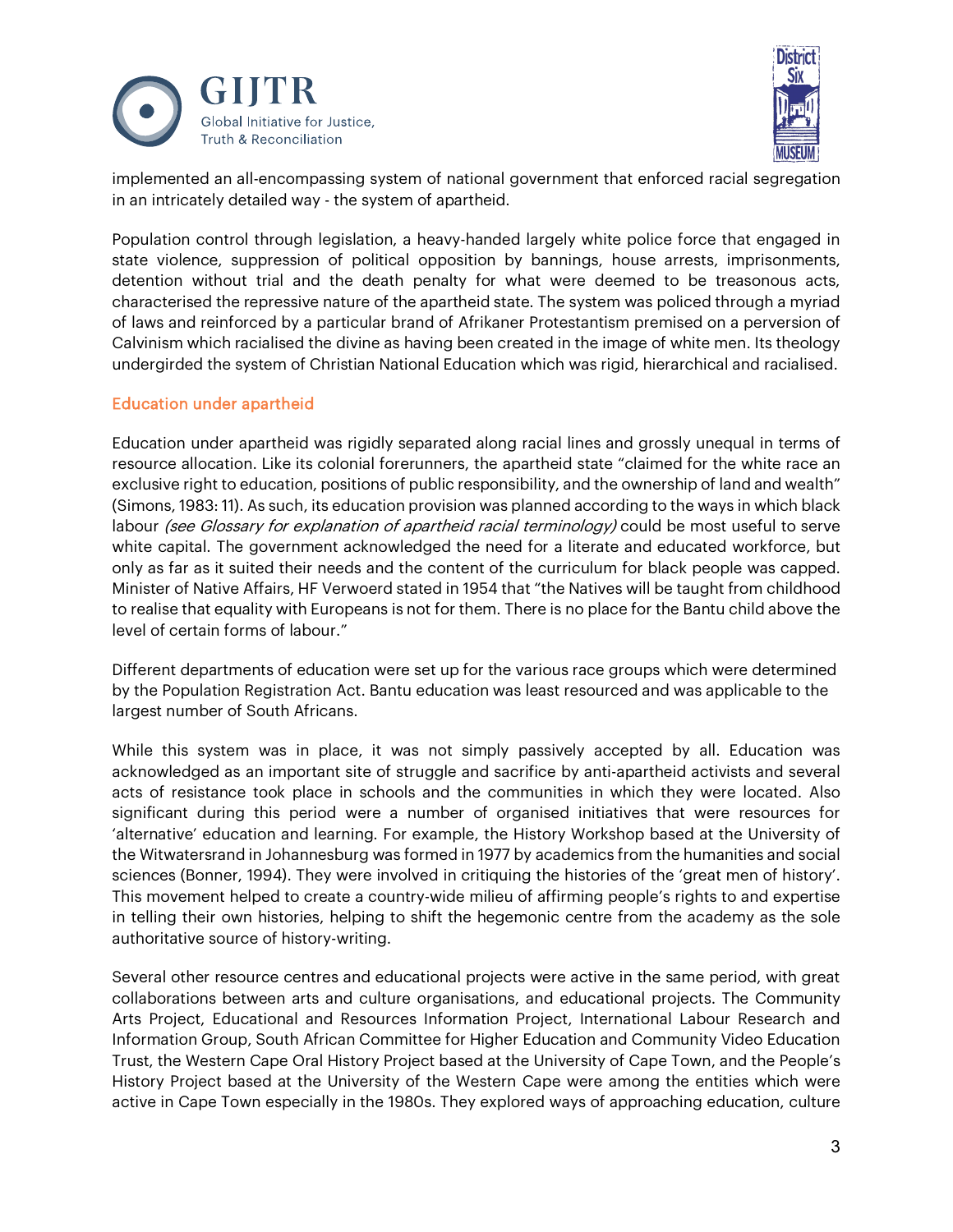



and history which engaged people with dignity and respect. There was a growing awareness of Paulo Freirian methods of teaching and a rejection of rote learning and 'banking models' of education. Many progressive teachers experimented with new methods and new content even while teaching in apartheid classrooms. Most importantly, the assertion of education as a basic human right was held high.

## Pathways and Processes of Reconciliation

What is known as the 'new South Africa' was inaugurated by the country's first democratic elections held on 27 April [1](#page-3-0)994.<sup>1</sup> Below is a very brief summary of some of the key moments.

Described as his 'quantum leap'[2](#page-3-1) speech in parliament on 2 February 1990, the then President de Klerk announced drastic measures that would change the face of South Africa. To some, it seemed to have come as a bolt from the blue and as an act of his personal largesse. However, in reality, there had been behind the scenes negotiations and pressure for a few years before, which formed part of South Africa's 'soft revolution' (Marschall, 2009: 2). Between his 1990 announcement and the birth of the new South Africa in 1994, there had been several tense moments of disagreement and conflict between the outgoing ruling party and the liberation movements, led for the most part by the ANC. Elements within the outgoing government resisted any changes that would result in their relinquishing of power and privilege and wanted to secure the existing rights of white people. It took astute negotiations and several compromises for agreement to be reached about the draft constitution in 1993 ahead of the first elections in 1994 which would inaugurate the Government of National Unity (GNU) (Asmal, 2011).

Nelson Rolihlahlala Mandela was released 9 days later, on 11 February 1990<sup>3</sup>. It was an occasion for world-wide celebrations.

However, the road ahead was not smooth. 1990 was described in a Human Rights Watch World Report as being a year "of both celebration and tragedy in South Africa." There were several conflicts instigated by detractors who were not keen to surrender power without a struggle. During the course of the year there were several reported attempts by security forces to destabilise negotiations. This was amplified by political parties opposing the changes to come as they were keen to maintain the status quo. Scores of people died in the violent protests and there was reference to a 'third force' being set up to fuel what was described as 'black-on-black' violence. There were times when it seemed that plans for peaceful, free and fair elections were but a pipe dream.

Under the watchful eye of the world, the elections took place on 27 April 1994 and were declared free and fair.

On 10 May 1994 President Mandela was sworn into office as the first president of a democratic South Africa following on from the ANC's national electoral victory at the polls.

<span id="page-3-0"></span><sup>&</sup>lt;sup>1</sup>This day has since been designated as a national public holiday known as *Freedom Day*.

<span id="page-3-2"></span><span id="page-3-1"></span><sup>2</sup> <https://www.sabcnews.com/sabcnews/de-klerks-historic-february-2-1990-speech-changed-sa/> [accessed 8 October 2021]  $3$ Coincidentally, this is a date of special significance to District Sixers. It was on 11 February 1966 that District Six was proclaimed a white area.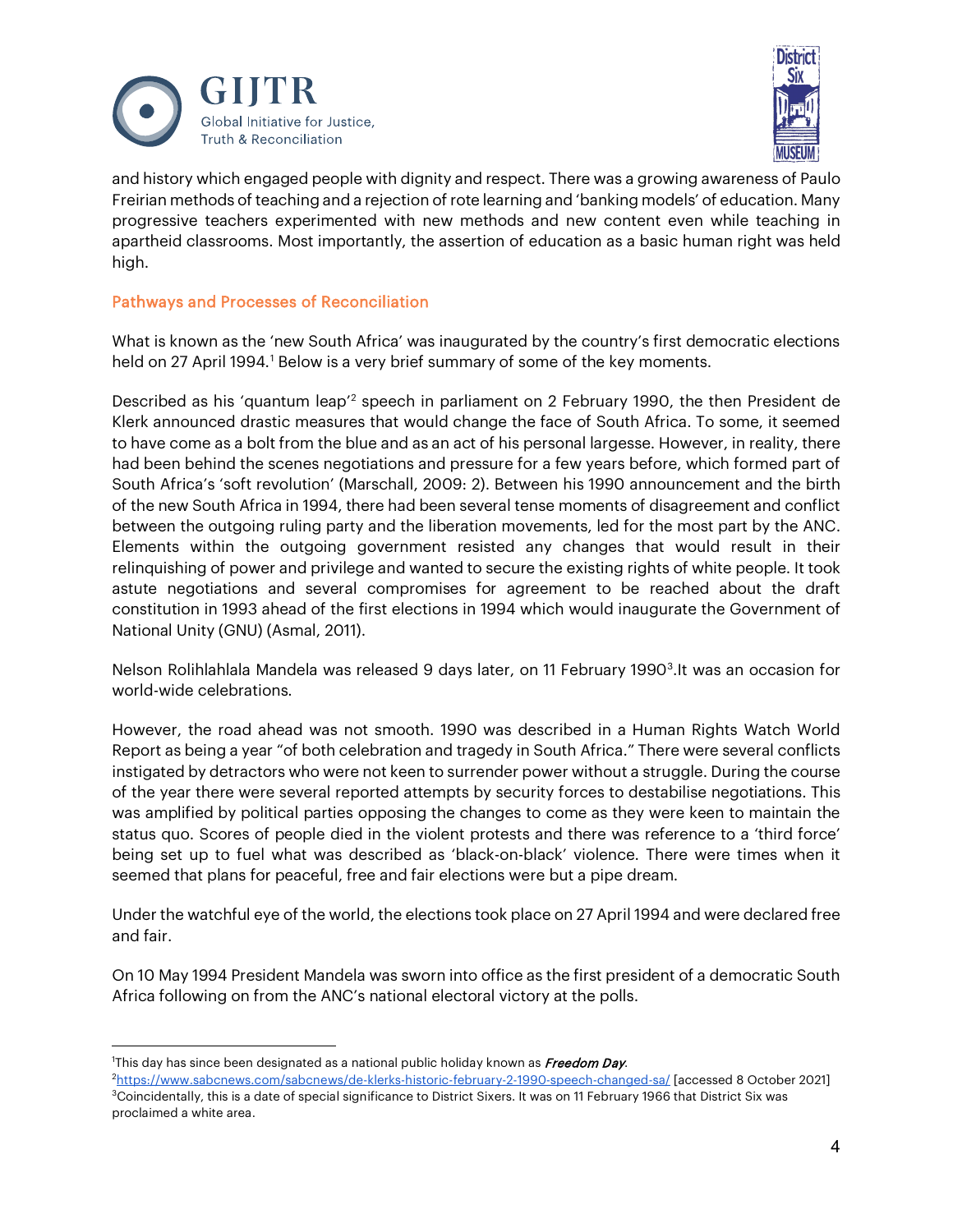



#### Undoing apartheid's laws

An important part of undoing the legacies of apartheid was through repealing the old laws and promulgating new ones. The new rights-based laws were a hopeful start to reshaping the country which was embarking on its long road of transformation. Radical transformation was needed on the levels of the economy, the land, health, education, culture, the arts, amongst other things, and would involve all spheres of society on both governmental and non-governmental levels.

The process of repealing laws started already before the new constitution was in place. The Abolition of Racially Based Land Measures Act was promulgated in 1991. This allowed for the repeal of the Group Areas Act, the Black Land Act, the Development Trust and Land Act, and the Black Communities Development Act. The Population Registration Act was repealed in the same year. Over time, several other Acts which had contributed to the maintenance of the oppressive apartheid structure, were repealed in order to make way for new ones.

#### Promulgating new laws

A range of new laws was passed to mitigate and reverse the impact of apartheid. Here we refer to three which have the most direct impact on the work of D6M.

The Restitution of Land Rights Act 22 was promulgated in 1992. It was the first law passed by the GNU to address the legacies of land dispossession. This makes provision for what can be legally restored, but the deeper level of loss has to be addressed in different ways.

The National Heritage Resources Act (NHRA)25 was passed in 1999. Unlike the apartheid-era National Monuments Council Act, it spoke of healing and redress for past exclusions as being within its purview.

The Promotion of National Unity and Reconciliation Act 34 was passed in December 1995. This Act made allowance for the establishment of the Truth and Reconciliation Commission (TRC) which featured prominently on South Africa's transitional landscape. It started in 1995 and concluded its work on 28 October 1998 at the handing over of its final report. It was intended to be a bridge-building process to enable South Africans to move away from a divided past into a future based on equal human rights, but many found it to be unsatisfactory.

## Truth-telling

South Africa's TRC has won much acclaim across the world. At the same time, it has also come under fire for a number of reasons including criticism that the Commission was more perpetrator-centric rather than victim-centred. Another criticism was that the definition of 'gross human rights' was too limited in the interpretation of the Commission and did not take into account the insidious nature of apartheid and its impact on the everyday lives of people. Many have lived with violations of their rights on a daily basis to the extent that these violations had become invisible and normative but with a lasting impact. Living in abject poverty with no access to basic resources and no access to an administration of care, is an example of this. Charles Villa-Vicencio, then director of the Institute for Justice and Reconciliation, comments: "Reconciliation is not easy. Some regard reconciliation or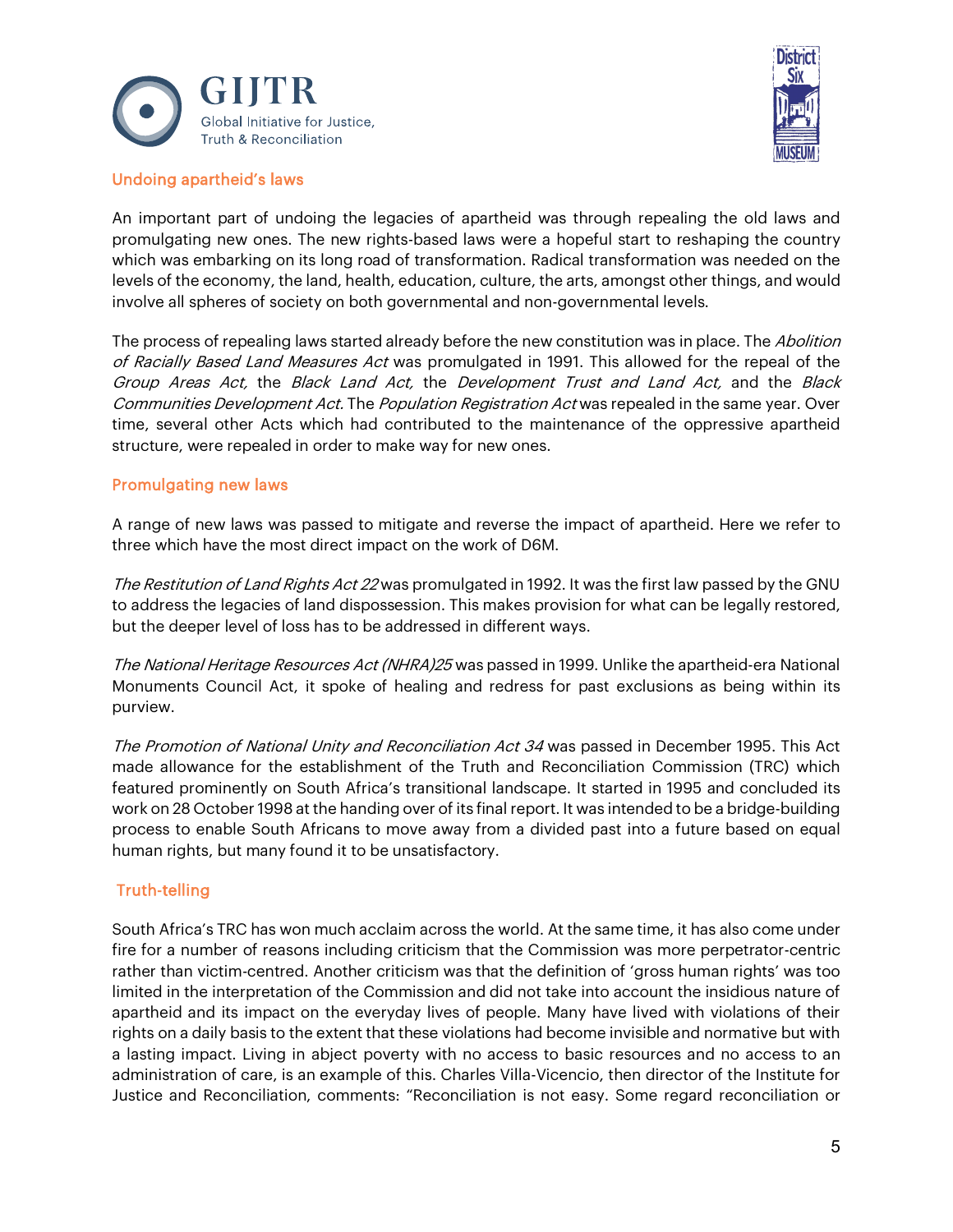



restoration as meaningless for the simple reason that they simply have no tangible memory of peacenothing to restore or return" (2004: 3).

The TRC was a substantial contextual component to the milieu into which D6M began its institutional work, and did much to affirm the value of personal narrative and storytelling both as a modality for healing and as a valid research tool. It was a space where first-person testimony took on a very different form and logic from that of the TRC. For example, narrators in the D6M space were able to come forward when they were ready, and there were no criteria set for who could participate: the space was open to anyone who needed to engage in it. Narration was also as public or private as was comfortable for the narrator. There was an acknowledgment by those who enabled spaces such as D6M and others like it, that healing was an ongoing process, not a singular event, and that people could choose to come back to speak of their experiences as often as they needed to.

## Transitional Justice (TJ)

The definition that D6M has worked with is as defined by the UN: "the full range of processes and mechanisms associated with a society's attempt to come to terms with a legacy of large-scale abuses, in order to ensure accountability, serve justice and achieve reconciliation." Understood as a largely legal mechanism for working through our violent past, it is a useful structure within which to understand processes of truth-telling and mechanisms put in place to help the country emerge and heal from its traumatic past.

However, TJ was not a category within which D6M chose to actively classify its work. It does not reject the TJ mechanism but has not found it to be a useful working frame within which to place its day-today activities. It did not translate very well into on-the-ground contexts: categories such as social justice and human rights work had greater resonance with its community. Even in terms of linguistic translations, when translated into the other two languages predominantly used in the Western Cape, the translation is dense and impenetrable and requires much explanation.

When asked about their familiarity with the concept and whether they use it within the context of their work, responses from participants were varied with all but one (a teacher at a private school) indicating a measure of distance from the term. These were some of their responses:

- Never heard the term before
- Heard the term before but never used in social justice work
- Suspicious of the term. Justice should be justice; this feels like a limited form of justice
- It feels like we are being promised a future justice but we actually need it in the present
- After receiving the questionnaire which asked her to indicate her familiarity with the term, one teacher asked her colleagues and all of them indicated that they had never used the term even when teaching about SA's transition

There are likely a number of reasons for these responses. Amongst them could be that, in the early days of our transition, when the TRC was in session and shortly afterwards, the language of TJ was not used in the public realm in South Africa. It was largely confined to those working as commentators on the process, in academia and in legal circles. In addition, asking people to comment on TJ processes at a time when there is a strong awareness that the country has not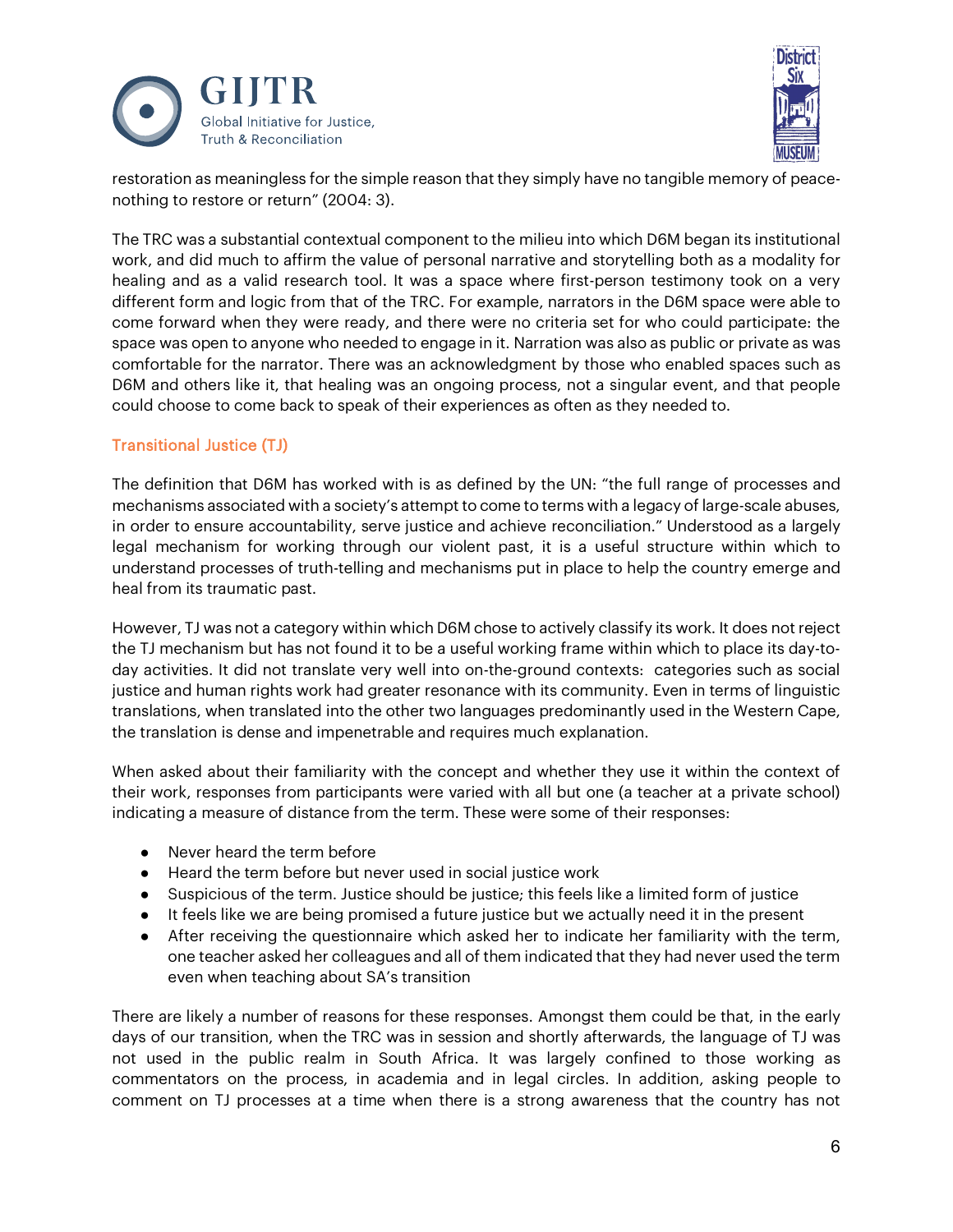



reached its TJ goals, is likely to have had an impact on their responses. Many South Africans are currently feeling the disillusionment of the fading dream of the new nation, believing strongly that 'justice delayed is justice denied' and whether it is called transitional justice or any other name, it has not served them well.

# Section 2: Reforms and innovation

## Formal education and curriculum reforms

The new South African government inherited an enormously inequitable education system. By the late 1980s South Africa had the most racially skewed education system in the world. Proposals for transformation in education and training had already emerged from the civil society sector in the time leading up to the 1994 elections, and the time was right to explore innovative and practical ways of implementing these.

In the new South Africa, curriculum reform as with reforms in other sectors, has led to several policy and structural tensions. "These include: the vision vis-à-vis the country's realities; symbolism vis-àvis mass expectations; the curriculum framework vis-à-vis applicability, conditions of implementation and actual practice in schools; expected outcomes vis-à-vis the capacity of teachers to translate them into reality; and budget concerns vis-à-vis commitment to values such as equity, redress and massification…" (Cross et al, 2002).

Education was regarded as a top priority for the new GNU. However, even before curriculum reform and policy change could be effective and sustainable, a myriad of deeply ingrained inequalities had to be addressed. These included:

- it was estimated that at the time of transition, approximately 1 million black children of schoolgoing age were not enrolled at any school. One of the first acts of parliament relating to education to introduce compulsory schooling in January 1995;
- lack of access to basic sanitation facilities in a number of schools in poor areas, particularly in rural areas. As recently as this year (2020) in South Africa, there were children who drowned in pit latrine toilets;
- no access to food security;
- no easy access to schools; and
- overcrowding still prevailed in some schools, particularly in black schools.

Leading up to the period of transition, the Minister of Education for whites (under apartheid) announced in 1990 that schools could be open to all race groups subject to parental consent. In January 1991 parents at 205 out of 2000 white schools voted for integration. In 1991 the quota system for universities was repealed.

The White Paper on Education and Training (2005) made recommendations for transformation of the existing curriculum and for the formation of democratic structures to develop such. In 1996, the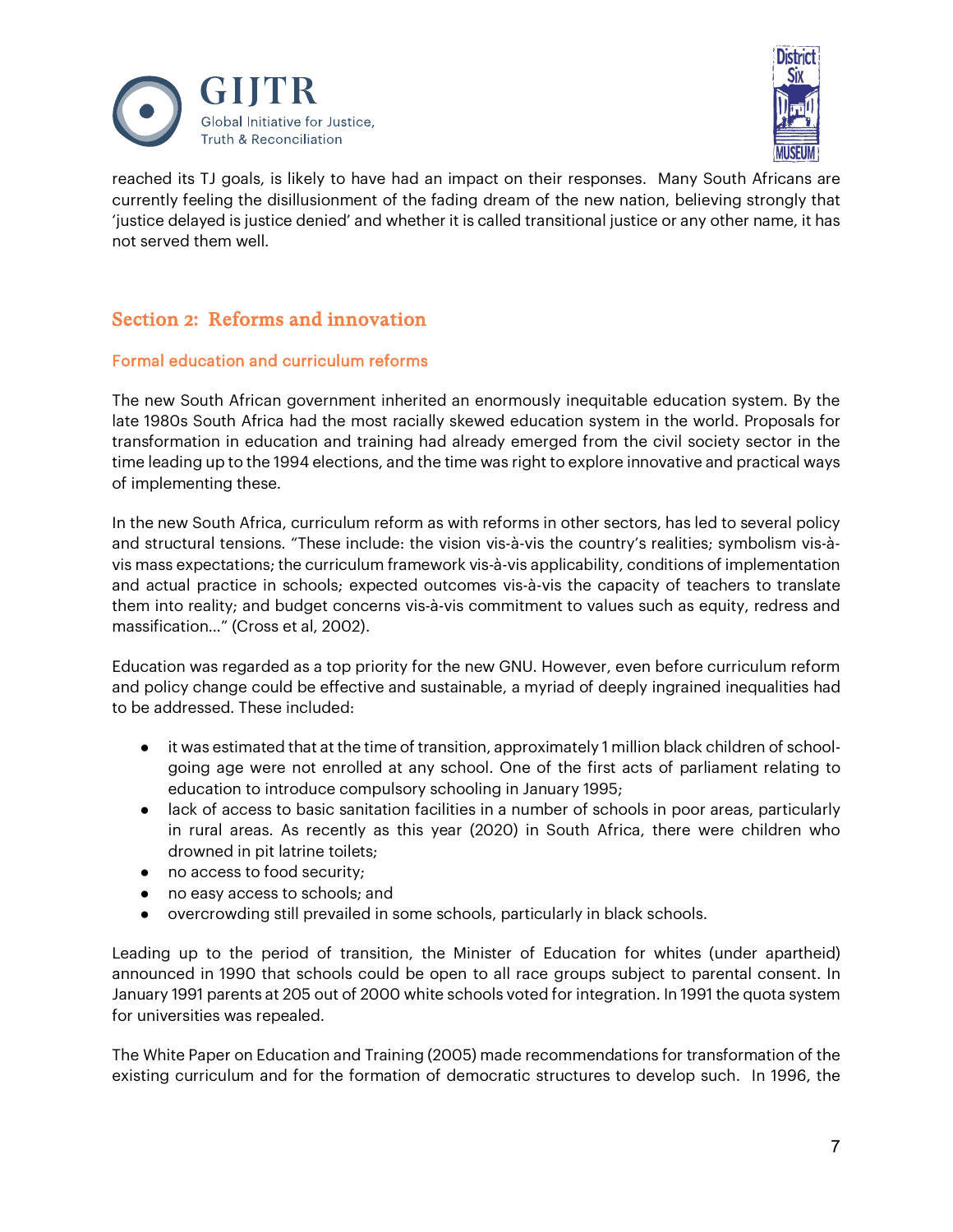



same year that the country's new Constitution was formalised, the SA Schools Act was passed. Its purpose was to:

- provide for a uniform system for the organisation, governance and funding of schools; and
- amend and repeal certain laws relating to schools.

Also in 1996, syllabi were issued which were "purged of the most gross and evident apartheid, racial and ethnic stereotypes." (Cross et al, 2002: 176). Processes were initiated to reverse the racially fragmented, dysfunctional and unequal apartheid education system in terms of governance, teaching methods and content. School governing bodies were put in place to encourage greater involvement in schools by teachers, learners, parents and other stakeholders. A National Qualifications Framework was introduced to integrate education and training, and a new system of Outcomes Based Education (OBE) was promoted. Input was received both through the regular government policy processes as well as non-formal structures such as the National Education Crisis Committee set up in the 1980s.

"Curriculum 2005" (based on the OBE framework) broke away from the strict boundaries of traditional school subjects so as to ensure integration across and within different disciplines. Eight learning areas were introduced:

- Arts and Culture
- Language, literacy and communication
- Economic and management sciences
- Human and social sciences
- Life orientation
- Mathematical literacy, mathematics and mathematical sciences
- Physical and natural sciences, and
- **•** Technology

Despite strong policy changes, frustration was expressed by the teachers interviewed about what they perceived to be a lack of support from the Department of Basic Education with regards to innovative resources to enhance their teaching. They felt 'on their own' and relied on resources other than that provided by the DBE. This was felt to be a serious gap. Issues like the CAPS<sup>[4](#page-7-0)</sup> curriculum, budgets, and the red tape involved in the administration of teaching were experienced as stumbling blocks. They believed that teachers often felt overwhelmed and this impacted on their ability to innovate in the classroom. Those interviewed felt that some of their colleagues sometimes resisted new methods and preferred to stick to what was known and familiar to them. Frustration was also expressed that most of the support offered by the DBE was exam-based and aimed at senior certificate year students. While those interviewed expressed a measure of frustration at their colleagues who displayed lethargy in their methods and approaches, they acceded that it could be the result of creeping fatigue.

<span id="page-7-0"></span><sup>4</sup>Curriculum Assessment Policy Statements (CAPS) is a national policy set out by the Department of Education that states what should be included in the curricula of schools for each grade in South Africa as well as how it is to be tested or assessed.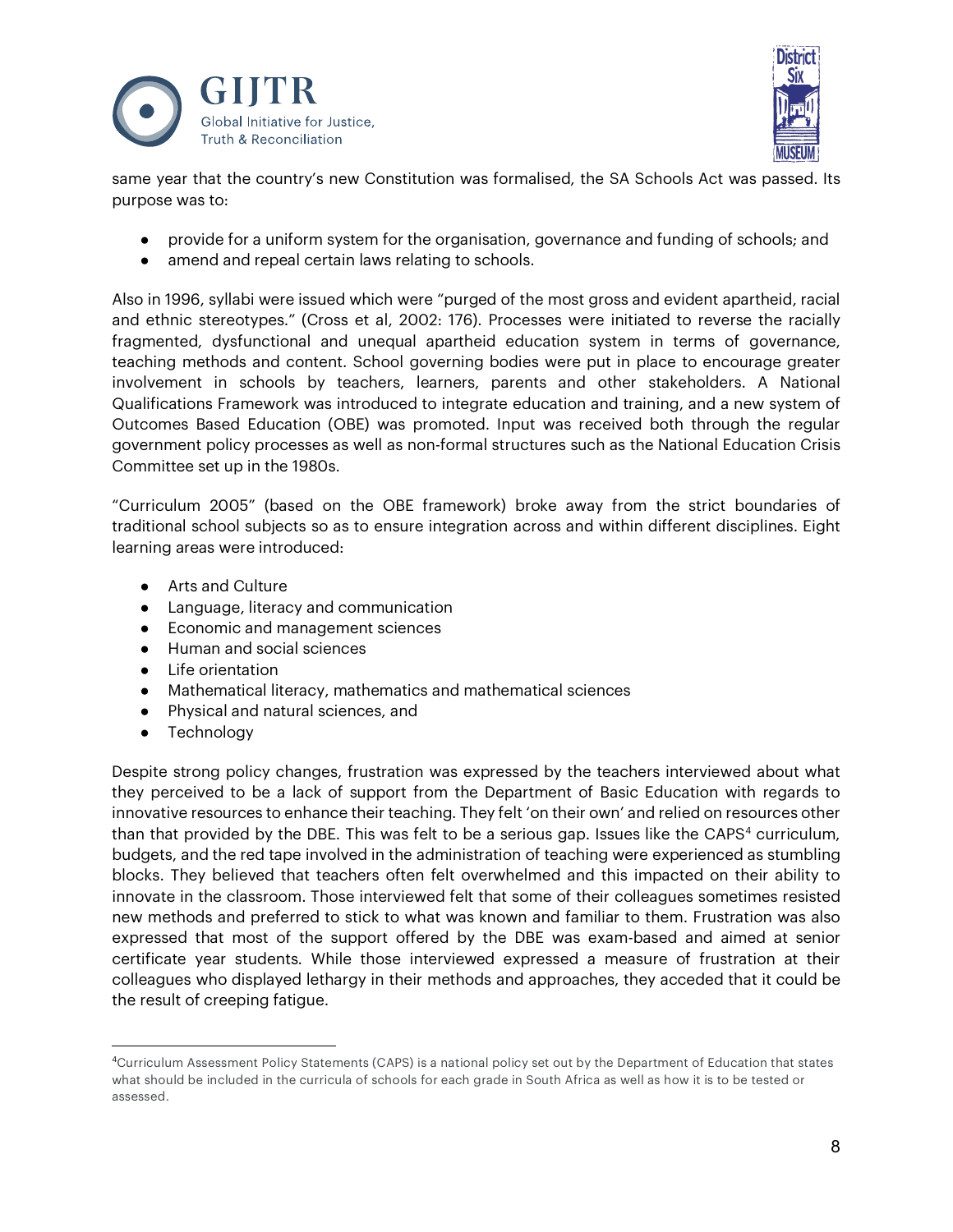



#### Innovations in Government's Orientation to Education

Educators in public and private schools receive guidelines from the Department of Basic Education (DBE) and Provincial Education Departments but have wide scope to emphasise or de-emphasise subject matter. This provides educators with important space to do their own research and to innovate major aspects of the curriculum, if inspired to do so. The curriculum guidelines from Grade R to Senior certificate level are designed to live out the ideals of diversity, respect, equality and human rights in the classroom and wider world within which the school is situated. In theory, the spirit of the people's education movement and the Freedom Charter<sup>5</sup>shines through in DBE curriculum guidelines where the emphasis is on the process of developing critical thinking and interpretive skills avoiding the pitfalls of becoming an instrument for nationalist propaganda.

The Department of Basic Education describes its History study guidelines for learners preparing to write their senior certificate examinations as follows: "The focus of history teaching in the National Curriculum Statement has shifted to working with sources. The aim is to enable learners to extract, analyse and interpret evidence from sources, just like historians do, and write their own piece of history. Emphasis is on history as a process rather than a product. It is therefore imperative for learners to note that nearly all the assessment in history is based on sources and that the resources available on this page will help them go through those skills in a confident manner.<sup>[6](#page-8-1)</sup>

This approach to history provides a powerful basis for classrooms and workshops to become spaces for effective reconciliation and peace with the past, in a way that the TRC failed pedagogically. Our work with former residents and their personal archives as sources has greatly helped us in providing discursive spaces for participants to creatively deal with difficult pasts.

However, implementation of these post-apartheid innovations is constrained by a lack of access to quality resources and inadequate learning environments; problems of poverty and hunger facing learners; increasing levels of corruption in governance and criminality in society; the monetization of education delivery; the lack of will and/or competence of local level education officials; and the weakness of human rights defenders in marginalised communities. There is a disconnect between the stated intentions of our government and the material conditions that exist for the majority of citizens, which constitutes a violation of basic human rights. A minority of citizens are able to access quality and innovative educational experiences, including the realisation of the stated intentions of a democratic government by purchasing a place at a well-resourced and organised school – turning the intentions of our constitution into a privilege rather than a right.

Government guidelines allow learners to visit the Museum as an enrichment exercise. Competent and creative educators are able to complement the knowledge and experience of their learners by working with the Museum to construct a rich learning experience using our archive, exhibitions and appropriate learning journey activities with former residents as resources. The District Six Museum

<span id="page-8-0"></span><sup>5</sup> Adopted at the Congress of the People at Kliptown, Johannesburg, on june 25 and 26, 1955.Coming shortly after the [Defiance Campaign of 1952,](https://www.sahistory.org.za/defiance-campagin/index.htm) it was a unique and imaginative response to an increasingly repressive and racist government that narrowed the scope for extra-parliamentary dissent and opposition. [6https://www.education.gov.za/secondchance/SocialSubjects/History.aspx%20/](https://www.education.gov.za/secondchance/SocialSubjects/History.aspx%20/)

<span id="page-8-1"></span>[Guide on Source Work and Extended Writing](https://www.education.gov.za/LinkClick.aspx?link=https%3a%2f%2fwww.education.gov.za%2fPortals%2f0%2fCD%2fComputer%2fSelf-Study_History_Notes_Gr_10-12.pdf%3fver%3d2014-04-03-090739-000&tabid=1759&portalid=5&mid=7510)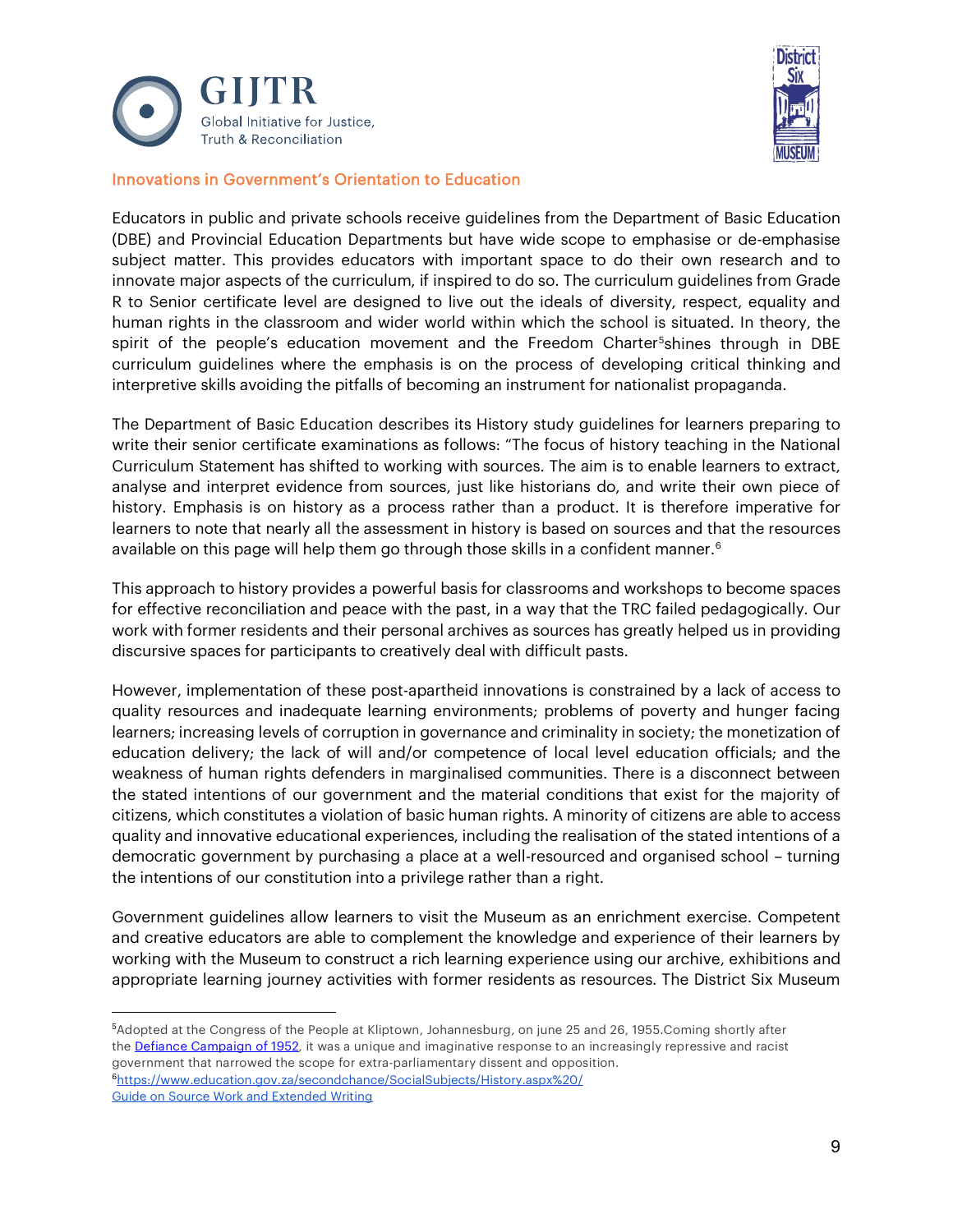



and other NGOs (Facing History, Institute for Healing of Memories, Human Rights Media Centre, SA History Archive and SA History online, amongst others) provide important guidance for teachers in schools about TJ, human rights and social justice where the system fails for various reasons.

## Between formal and non-formal programmes: other reforms linked to teaching recent history, arts, culture and truth-telling (using physical locales and landscapes as learning sites)

The challenge of working with the old, obsolete and often offending monuments to the past while attempting to introduce the excluded parts of the country's history onto the memorial landscape is no easy task. The National Monuments Council of the apartheid era had presented a report to the Arts and Culture Task Group (ACTAG) discouraging attempts at sweeping deproclamation of existing monuments, suggesting rather that "controversial monuments should be re-interpreted by stressing an inclusive reading of the historical facts" (Marschall, 2009: 28). Whether this was an attempt to protect the estimated 4 000 monuments which were scattered across the country, or whether it was a genuine attempt to guard against obliteration of the past, is uncertain. These monuments have continued to occupy an ambiguous space: neither removed, nor reinterpreted; cast in stone yet as invisible to the eye as monuments tend to become. In Cape Town, there have been some creative attempts to artistically engage with some of the city's many statues, but these have been ephemeral interventions often with niche audiences and have not been on a scale large enough to make a substantial and lasting impact.

The Rhodes Must Fall (RMF) movement brought the issue of the colonised landscape firmly back onto the agenda, not only on the academic and heritage platforms but also back into the clear sight of all citizens. Having started at the University of Cape Town in 2015, the movement grew both nationally and internationally. "While the protest movement was ostensibly about the removal of Cecil John Rhodes's statue from the grounds of the university, the campaign galvanized other sectors of the Black community on campus to demand transformation of the curriculum and the hiring of Black professors" (Mangcu, 2017: 243). As the impact of the movement extended beyond the campus, RMF became a symbolic way to speak about the troubling legacies of colonialism and apartheid.

Even though there was a strong stated awareness in all of the policy deliberations of the significance of intangible heritage, the addition of new tangible markers onto the physical landscape was felt to be an immediate and urgent need in constituting the new nation. In 1997 the Department of Arts, Culture and Technology proposed a National Legacy Project in response to requests from the public to officially honour those who had made sacrifices to bring about apartheid's demise, as well as to acknowledge the struggles and experiences of previously marginalised communities (Marschall, 2009). These requests were in keeping with the GNU's commitment to transformation and to tell the broader story of South Africa's past. Despite all the emphasis on intangible heritage and the contribution made by masses of 'ordinary' people in overcoming apartheid and also in building the country's economy through working in the mines, the factories and farms, the predominant approach of the Legacy Project was monumental 'rendered in highly conventional, Eurocentric style or fashioned along the lines of international trends in memorial design' (Marschall, 2009: 205).

D6M has struggled with finding the correct balance between valorizing the ordinary lives and struggles of people, while also recognizing those who are regarded as community, national or even global icons. Its approach needed to be respectfully anti-iconic and has had to balance different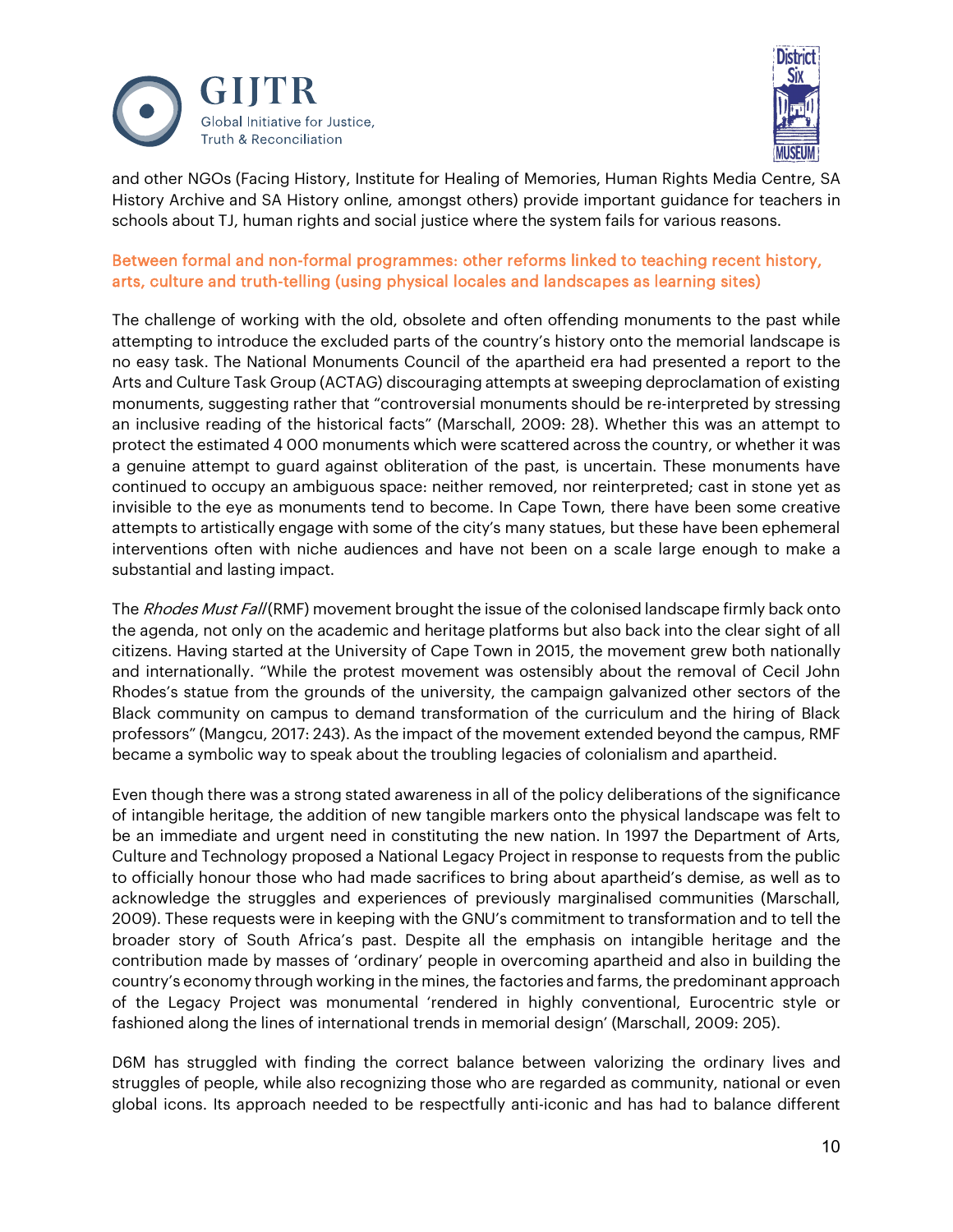



narratives that sometimes come up against each other, but which eventually are able to co-exist. In trying to fast-track the building of a unifying national identity, the Department of Arts and Culture – being the national custodian of 'social cohesion'- seems to have concentrated much of its resources on end-products rather than investing into the processes of building grounded support from the nation. Frequently people have understood the purpose of memorialisation to be linked to a narrow understanding of ethnic identity leading to feelings of marginalization if they felt that 'their' group was not adequately represented.

Karen Till (2014), writing about the ethics of place-based remembering states that "instead of focusing on the coherence of narratives and the use of places, locations and material landscapes as 'proof' of authenticity, heritage sites should utilise embodied experiences and learn to tell contradictory, rather than coherent, stories" (Till, 2014: 302).

## Teaching recent history, arts and culture, human rights in the curriculum and non-formal programmes

Thinking about the transformative role of the arts, cultural and heritage sectors predates South Africa's 1994 beginnings. As part of the struggle against apartheid, the arts had been mobilised as an important site of struggle, for awareness-raising and education as well as being platforms for creative self-expression and skills development. There were several community initiatives which were arts and culture-based, and the ANC in exile also used cultural performance to raise awareness about apartheid.

Debates and contestations took place at several forums, and while they were important in creating momentum on the issues, the creation of ACTAG became the officially recognised forum which would lead towards the creation of policy as from 1994 onwards (Corsane, 2004; Frieslaar, 2020). The ACTAG report was ready for scrutiny by the end of 1995 and was well received as a step towards meeting the goals of the new constitution. It placed an emphasis on redress in terms of representation of voices, and made a strong argument for inclusivity and for intangible heritage to be taken seriously (Corsane, 2004). It was to lay the basis for new heritage-related policies which would provide a roadmap to becoming the rainbow nation<sup>[7](#page-10-0)</sup>. Dr Ngubane commented that the report "represents the views of a major part of the arts and culture community, including practitioners, educators and administrators."

<span id="page-10-0"></span> $<sup>7</sup>$  The 'rainbow nation' is a term closely associated with Archbishop Emeritus Desmond Tutu. It has become a contested</sup> concept, seen by many young activists and human rights defenders we have worked with over the years as 'colour blindness' or a failure to recognise the privilege that comes with 'whiteness' - intergenerational wealth, perceptions of competencies and beauty, amongst others.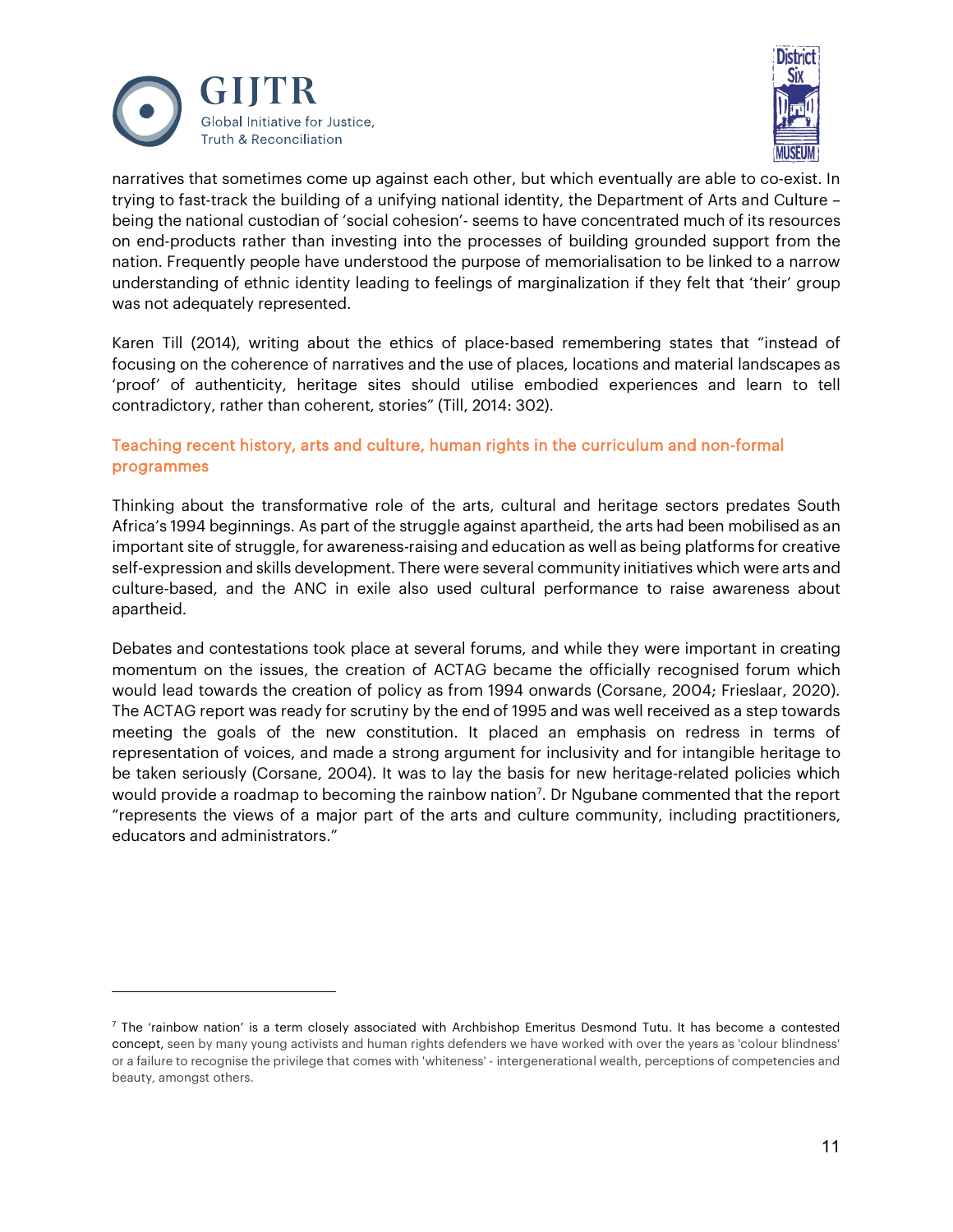







## Non-formal education initiatives aimed at truth-telling

Building on the momentum in the broad period of anti-apartheid struggles, several initiatives galvanised during South Africa's period of transition to complement the government's work of nation-building, truth-telling and healing.

- Institute for Healing of Memories (IHOM) <https://healing-memories.org/>
- Human Rights Media Centre (HRMC) <https://hrmc.org.za/>
- Imam Haron Foundation <https://www.imamharon.com/>
- District Six Museum

<span id="page-11-0"></span><sup>&</sup>lt;sup>8</sup>This was a project of the District Six Museum in partnership with the Provincial Government. It brought a diverse group of participants together in a research project to excavate, map and interrogate the memories of the old Peninsula Maternity Hospital.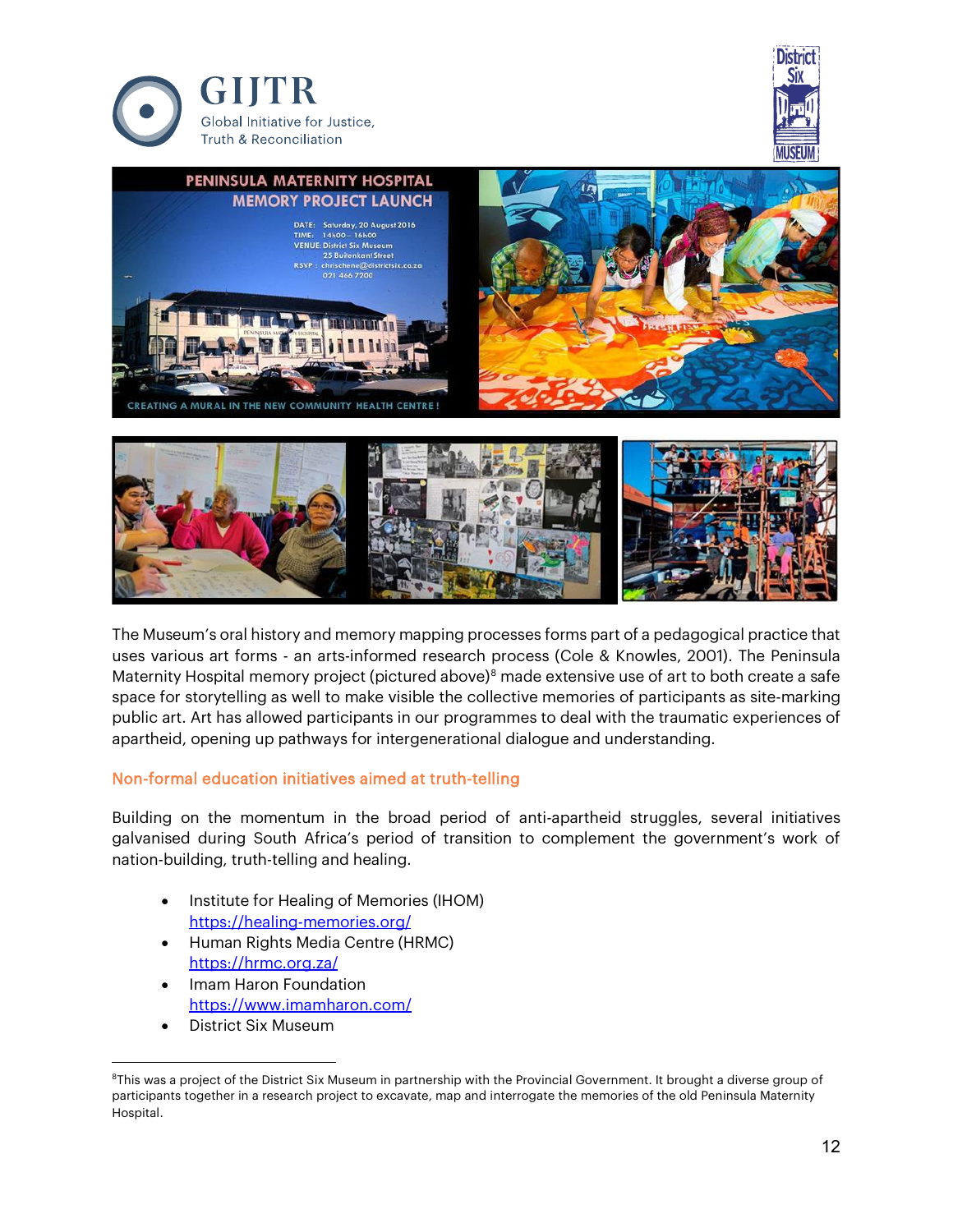



<https://www.districtsix.co.za/>

- Lwandle Migrant Labour Museum <http://lwandle.com/>
- Ndifuna Ukwazi (Dare to know) Reclaim the City campaign <https://www.lessonsforchange.org/reclaim-the-city/>
- Tshisimani Centre for Activist Education <https://www.tshisimani.org.za/>
- Institute for Justice and Reconciliation <http://www.ijr.org.za/>
- Constitution Hill <https://www.constitutionhill.org.za/>
- Nelson Mandela Foundation [https://www.nelsonmandela.org](https://www.nelsonmandela.org/)
- Foundation for Human Rights [https://www.fhr.org.za](https://www.fhr.org.za/)
- South African History Online [https://www.sahistory.org.za](https://www.sahistory.org.za/)
- South African History Archives [https://www.saha.org.za](https://www.saha.org.za/)
- UWC Robben Island Mayibuye Archives [http://mayibuyearchives.org](http://mayibuyearchives.org/)
- Robben Island Museum [https://www.robben-island.org.za](https://www.robben-island.org.za/)

## Work Undertaken by D6M as a Site of Conscience

## Memorialisation projects

Many of our projects are extensions of D6M's memorialisation processes developed in its creation a community-driven and participatory process with artists, researchers, educators, activists and members of the displaced community of District Six. Participants from other sites of forced removals and youth, descendants of survivors of forced removals, are also encouraged to participate. Activities range from projects that leave site-specific ephemeral markers, to research and participatory workshops designed to trigger thinking about memorialisation in the city.

One of the most recent memorialisation projects started in September 2016, was a facilitated process involving a team of artists and a group of enthusiastic and dedicated District Sixers and former Peninsula Maternity Hospital (PMH) staff. They created a series of artworks reflecting on the history of the hospital and its importance to the District Six community. It contributed towards building on the vision of the new community health centre. This has been an incredibly rewarding experience where participants have embraced the process and have become extremely confident in their ability to produce art as a form of storytelling.<sup>[9](#page-12-0)</sup>

<span id="page-12-0"></span>[<sup>9</sup>https://www.districtsix.co.za/project/peninsula-maternity-hospital-memory-project/](https://www.districtsix.co.za/project/peninsula-maternity-hospital-memory-project/) and <https://asai.co.za/>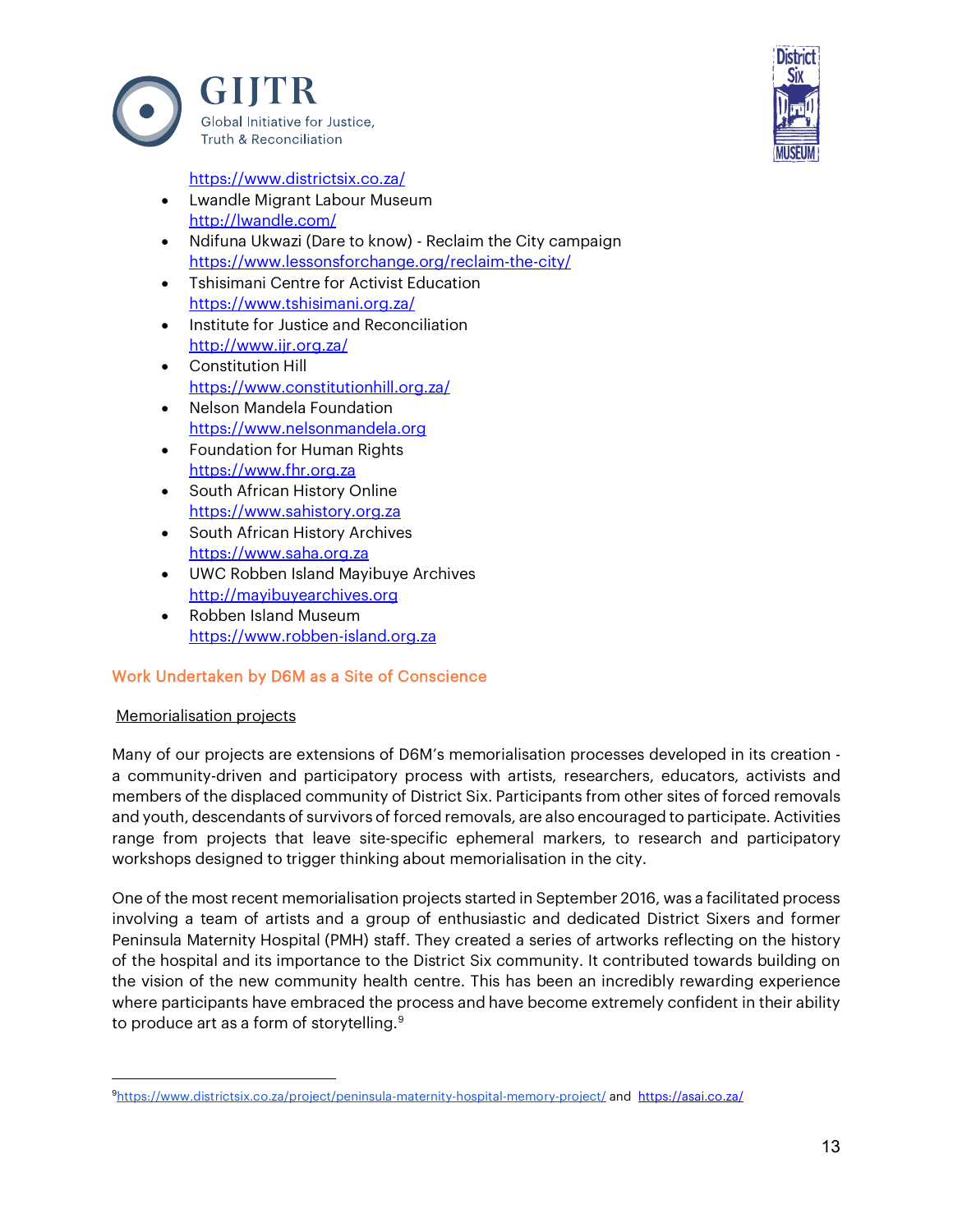



#### Site-specific work (walks, art installations, contestations)

D6M has an ongoing educational and curatorial programme to inscribe the voices and memories of former residents onto the landscape, onto physical remnants of the past, and onto new buildings of District Six as well as in Museum, as ephemeral or semi-permanent markers. 'Site-specific' is used interchangeably with 'place-specific' or to mean  $in\text{-}situ$  - in the original place. These curated and performance-of-memory walks often occur at the end of a process involving a diverse group of participants in the imagining, conceptualisation, design and practice that has become part of D6M's curatorial DNA. This work is often constrained by city by-laws or contested by the privileged voices of those who have claimed city spaces made possible by apartheid laws favouring those classified 'white'. Many expressive artists over the years have contributed to this process of inscribing the wounded landscape with their interpretations, often as part of D6M's intervention projects but also as individual acts of making the invisible visible.



Above: Examples of site-marking practices to indicate that 'People lived here'.

#### Learning Journeys for Youth

Building on from D6M's original Heritage Ambassador Programme with youth, our programme has become more expansive and responsive to community needs, energies and funding possibilities. These are partnership driven together with schools, other NGOs and community-based organisations, and typically last from between three to twelve months. We now have a menu of learning journeys for Young Community Historians, Young Curators, Young Social Justice facilitators, and Young Expressive artists. We usually launch one of the programmes on National Human rights Day (21st March) with a presentation by youth on Youth Day, 16 June or Heritage Day, 24 September.

## Oral History Methodology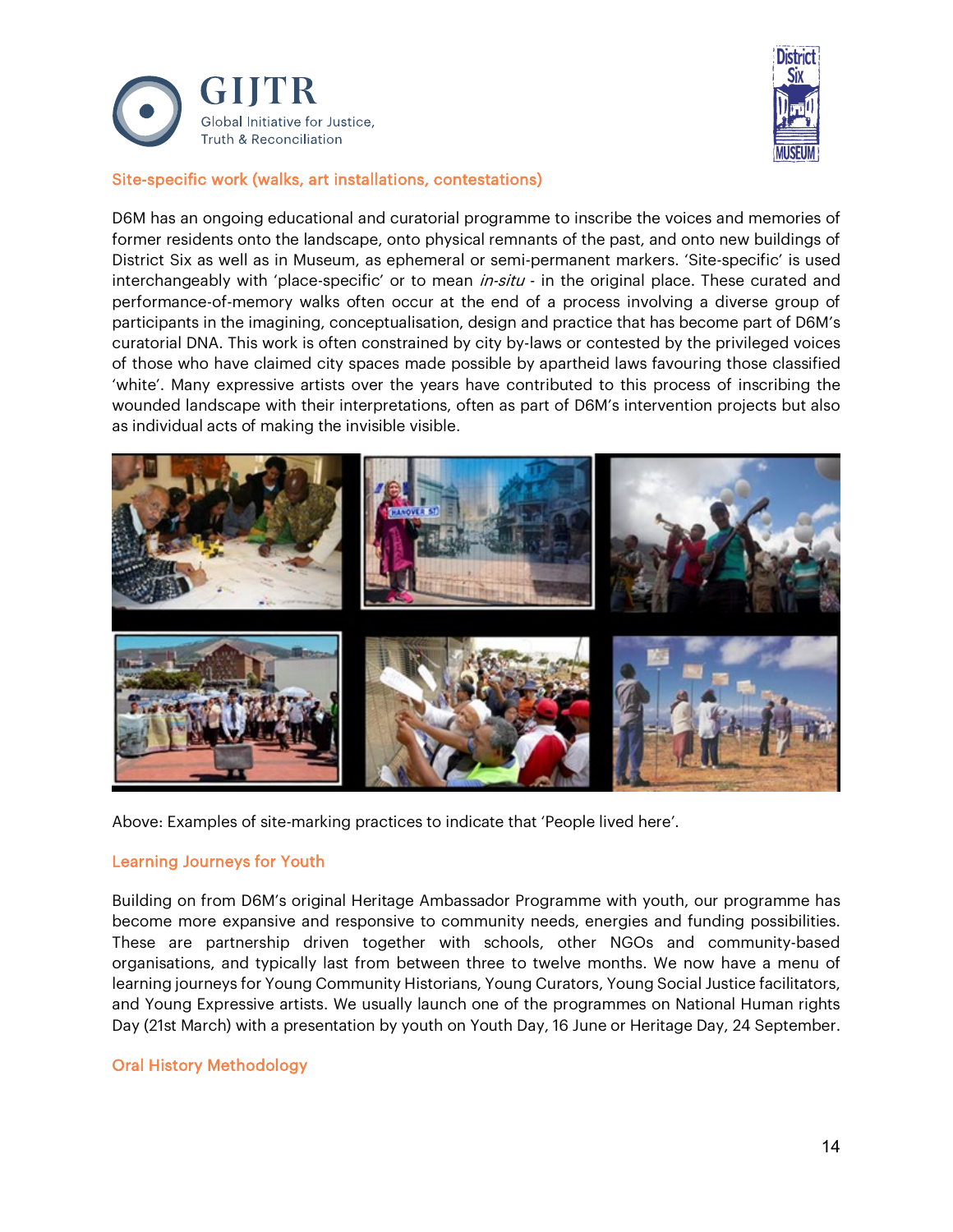



Most of these learning journeys mirror D6M's main oral history programme in its ethical and pedagogical concerns, participatory processes, collective memory development and intergenerational character. The youth programme version forms part of a social media generating activity called "Tell Your Story to a 'Born Free'" that creates a platform for difficult dialogues between memories of the past and experiences of the present. This is an act of knowing, healing, restitution of dignity and making the intangible visible. It provides opportunities for intergenerational listening and sharing. It is also an anti-racist practice as youth are encouraged to see beyond the stereotypes microwaved into existence by segregation.



Left: Community workshop with participants in a long term partnership project between District Six Museum and Ombon'Omhle (Langa). Former residents of District Six who were forcibly removed share their stories with Langa High School learners in a whole day learning journey. Right: Former staff member, Revina Gwayi shares her experiences of living during Apartheid with Wynberg High School learners, particularly with the Pass Laws and the impact that this had in separating her family.

Research is at the heart of the Museum and occurs in different forms and settings. It is present through a memory methodology that uses mapping, oral history and action research approaches to facilitate reunions, exhibitions, education and intergenerational programmes with District Sixers, and other Capetonians. It has a special focus on young people. Research is not only a means to deepen knowledge about District Six but is important in generating action and building sustainable public participation and engagement with the legacy of District Six. All Museum departments participate in research.[10](#page-14-0)

Below are references to a selection of Oral History projects of the Museum that provide spaces for restitution, healing through the construction of a collective memory of place as an act of claiming dignity:

- Huiskombuis food and memory project: [https://www.districtsix.co.za/project/huis](https://www.districtsix.co.za/project/huis-kombuis/)[kombuis/](https://www.districtsix.co.za/project/huis-kombuis/)
- Kewpie, daughter of District Six: [https://www.districtsix.co.za/project/kewpie-daughter-of](https://www.districtsix.co.za/project/kewpie-daughter-of-district-six/)[district-six/](https://www.districtsix.co.za/project/kewpie-daughter-of-district-six/)

<span id="page-14-0"></span><sup>1</sup>[0https://www.districtsix.co.za/collections/](https://www.districtsix.co.za/collections/)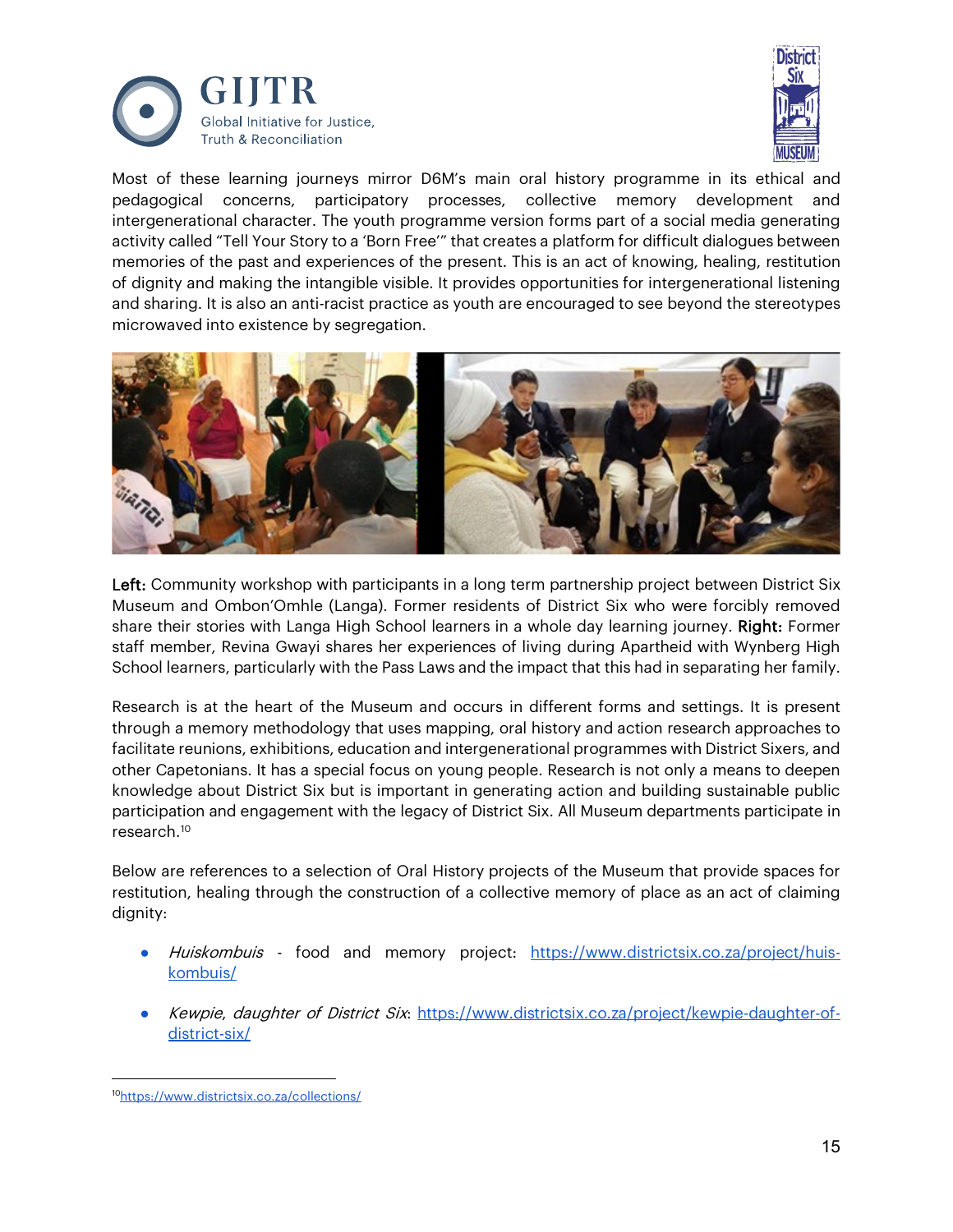



• The Suitcase as memory box: <https://www.districtsix.co.za/suitcase-project-current/>

#### Successes and Challenges

A formal monitoring and evaluation process is pending, but a number of indicators of successin the above programmes provide some early signs of what has worked and what could be improved.

Repeat visits by schools who have felt that their learners have benefitted from the programmes presented by D6M have been very encouraging. They have also recommended these programmes to their colleagues at other schools. This is particularly positive as the visits emerge from individual choices made by teachers as they are not compulsory.

Former residents remain engaged in D6M programmes and promote the Museum's work with a sense of immense pride and great ownership. They do so by inviting family, friends and neighbours to participate in its programmes so as to expand the benefit that they themselves have experienced, to others. Their support for D6M was also particularly evident through small donations made during the stringent lockdown occasioned by the COVID-19 pandemic when the Museum was unable to earn any income.

Resources to grow these programmes are an ongoing challenge. Working with cash-poor communities means that they need to tap into their meagre resources to pay for transport to participate in programmes. This is true for both young and old. It is an apartheid legacy: the places that people were displaced to are far from the places from which they were displaced (District Six and several areas across the country) and transport is neither easy nor cheap. Where possible D6M provides transport and meal subsidies.

The slow work of building a grounded community practice over the years has proved to be well worth the patient investment in people. A focus on process rather than products such as events has strengthened D6M's methodologies.

Not many artists are able to work collaboratively rather than singularly in studios shut away from people. This is both because of their orientation and their facilitation abilities. While the individual practices of artists should not be undervalued, the ability to work with community members who are not immersed in art-making is precious and a scarce resource for D6M.

## Section 3: Lessons, Reflections and Recommendations

#### Specific Lessons and / or General Insights

As indicated briefly above, there is no short-cut to building inclusivity. It requires consistent and authentic engagement with people on all levels of projects and processes: in decision-making, conceptualisation, design, implementation, narrating and promoting, for example. The D6M space was designed as such, to be a space which invited people to insert their voices with all their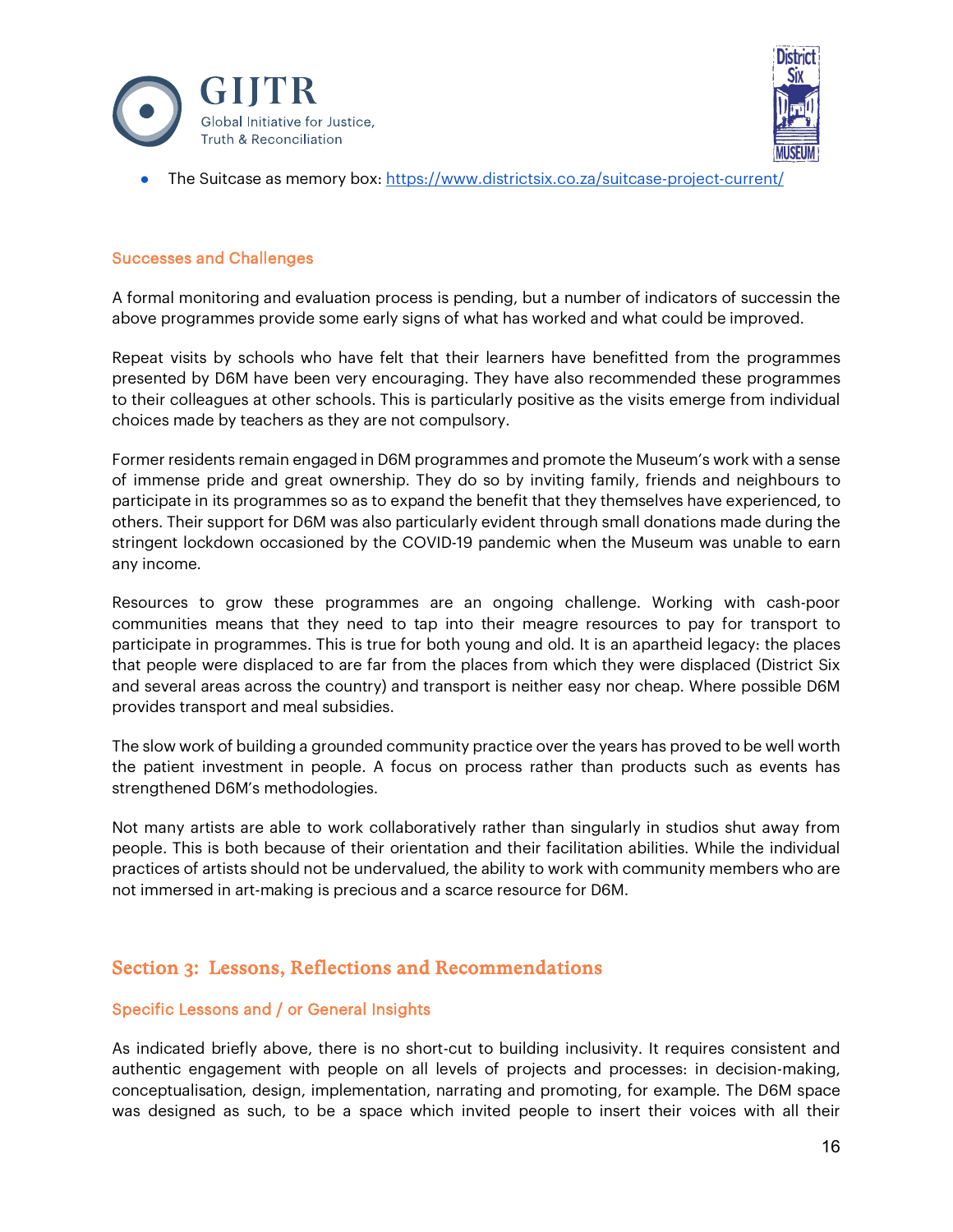



complexities and their dissonant points of view. It was important that the voices of the community were fore-grounded more than the voices of professional curators, not added on as an afterthought. Deep listening added depth of understanding to concerns as expressed through oral narrative which became an essential part of the organisational culture. Deep listening is a valuable skill-set which is essential for all those involved in working face-to-face with people and engaging with their stories. Deep listening is empathetic, supportive and trusting.

Drawing on community knowledge assets are key to processes of mutual learning between an organisation and its community, between government and communities, and between youth and elders. D6M's approach to engaging with community goes beyond inviting representation as a remedial strategy only, to compensate for a past where people were excluded from decisions that affected their lives. While supporting people's sense of their own agency is crucial, D6M also values the knowledge brought by individuals and communities. In the course of developing its own work, it has learnt much from the information that people have contributed to the archive in the form of photographs, documents and artefacts but also through their stories crafted from memory. This information is not only of a forensic or factual nature, but significantly about how people 'made' community, how they overcame challenges, about how the spirit was kept alive and how they exercised an ethics of care.

In Standing with the Public, Noëlle McAfee (1997) refers to the inherent value of community knowledge. She emphasises that situatedness provides a strong context for knowing, and that values commonly held by a group gives rise to active solidarity and involvement. In this way communities can be rich repositories of lessons which can serve as an impetus for community development, growth and learning. They are also a valuable resource for government policies and projects which are often largely untapped.

Building authentic community ownership is a slow but valuable process. Carefully done, it facilitates empowerment and contributes to the building of the elusive social cohesion. Building enabling spaces for community voices does not seek to eradicate conflict but can build mechanisms for dealing with conflict and differences.

Coelho and Cornawall (2007) refer to the 'participatory sphere' as democratising spaces for interactions between state and civil society actors. If the democratic intent is not shared, they are potentially spaces of power in which overt or unconscious domination can silence some, or prevent others from entering even though an invitation might have been extended. But they also speak of these as "spaces of possibility in which power takes a more productive and positive form" (2007: 11) by playing an enabling leadership role.

One of the teachers who participated in the study reminded us about how important it is to learn from the past, not only about the past. She commented on how surprisingly little that happens in the classroom where there is still a great emphasis on learning the facts and figures of history, more than on the reasons for why things happened, and what the impact of these occurrences continue to be. Learners should be encouraged to think through what we learn about humanity and the world through learning about the past.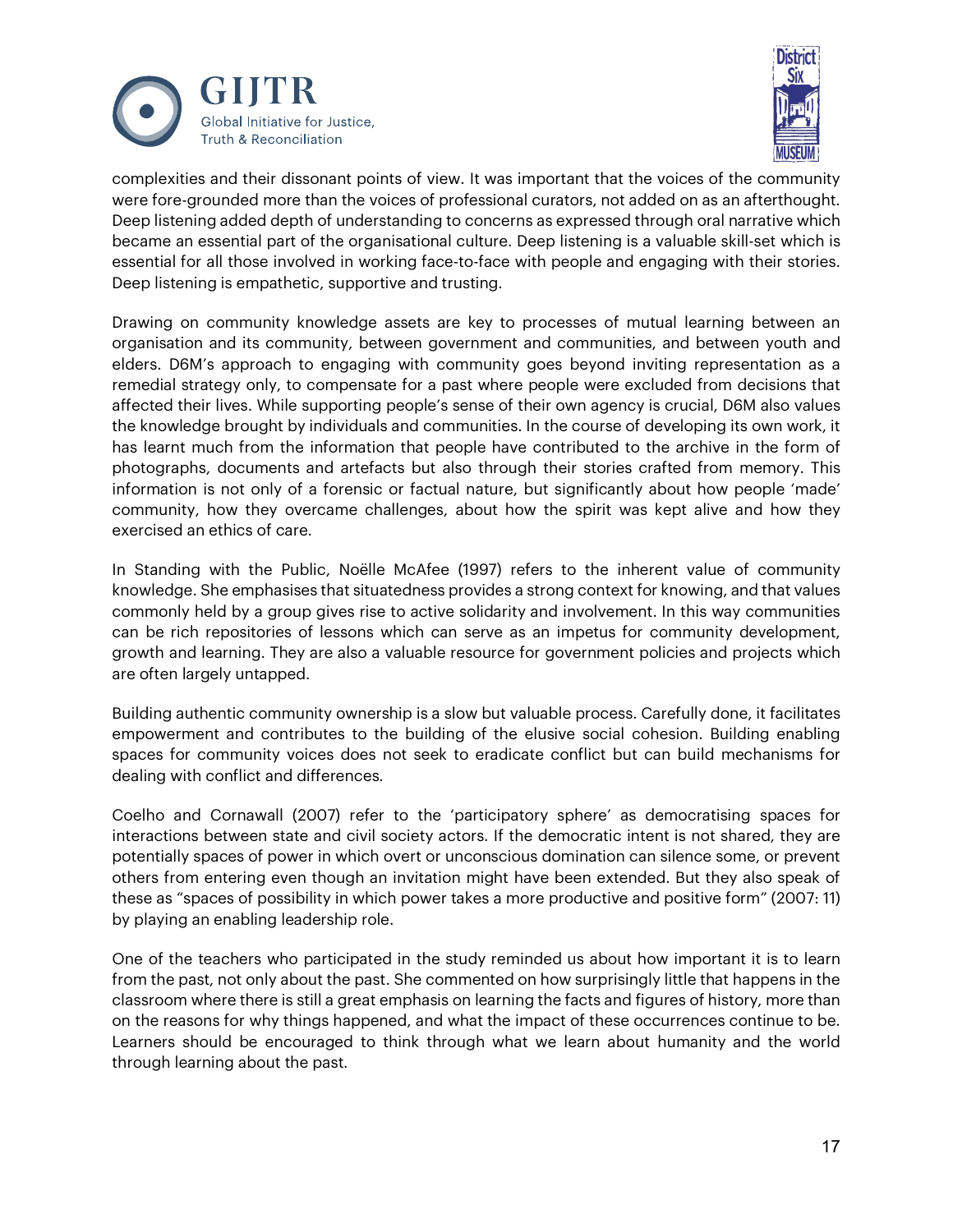



Linked to that, critical awareness of the world as it is experienced in the present should be top-of mind. We should constantly be aware of the danger of repeating slogans of the past that might not reflect current realities. The slogan 'never, never again' is one such example. There is a tendency to think about the learning of history as being for ensuring that 'never, never again' will atrocities such as the holocaust, the Rwandan genocide, apartheid etc take place. While this is a desirable state, it holds the danger of blinding us to the ways in which similar abuses are already taking place right under our noses. For example, while forced removals on the scale that it took place under apartheid is no longer legally possible in South Africa, there are smaller communities who are constantly being displaced through municipal by-laws. Not recognising this as a repetition of past abuses in new contexts, can create blind spots. It can also result in us not reading the early warning signs of prejudicial abuses such as xenophobic attacks, until the violence is upon us. There are several similar instances across the world- these are some South African examples.

## Enabling / inhibiting factors of non-formal initiatives

The scope and scale of projects and processes in the non-formal, largely NGO sector, is difficult to upscale without ongoing resource injection. For the most part, relatively small groups are impacted by this sector, and ways of scaling up its impact on a micro-level need to a macro-level continues to be hard. The resourcing of this is made even harder because, as mentioned earlier, there is no shortcut to the work of making a difference in people's lives and in communities on both psychic and practical levels. Long-term impact does not satisfy the immediate need to demonstrate that change had happened and is often not popular with funders, governments, or corporates.

Government departments often engage consultants to implement processes for which they have no or limited capacities. Often the consultants do not have the necessary skills or experience to engage with communities. Financial resources might be better spent in engaging reputable NGOs to provide appropriate services to government in this regard. The established relationship that an NGO might have with specific communities would be a plus-factor in addition to its established practice. In this way the community might be better served in terms of having its needs better contextualised, the NGO could earn money by providing a service and attain a broader reach of its mission, and government could receive a better service from an entity that has a well-established track record.

## What could be done better?

In many ways the sterling work done by the non-governmental organisations as part of their antiapartheid work provided several clues about the nature of arts and culture, about models for inclusive and respectful education and could have been utilised more effectively in this phase. It might have provided stronger insights into ways in which policies might be made to 'live' in the lives of communities and become part of their vocabulary. The sector would have been able to provide clues from its experience in the 'history from below' mould, the 'each one, teach one' clarion call and the expertise of the popular education content developers. The process of people-centred policy development still feels incomplete and has not engaged people on the ground effectively, both with regards to developing the content of the policies and regulations as well as with regards to a working knowledge of such policies. Writing about the politics of participation, Cornwall and Coelho pose the question: "What does it take for marginalised and otherwise excluded actors to participate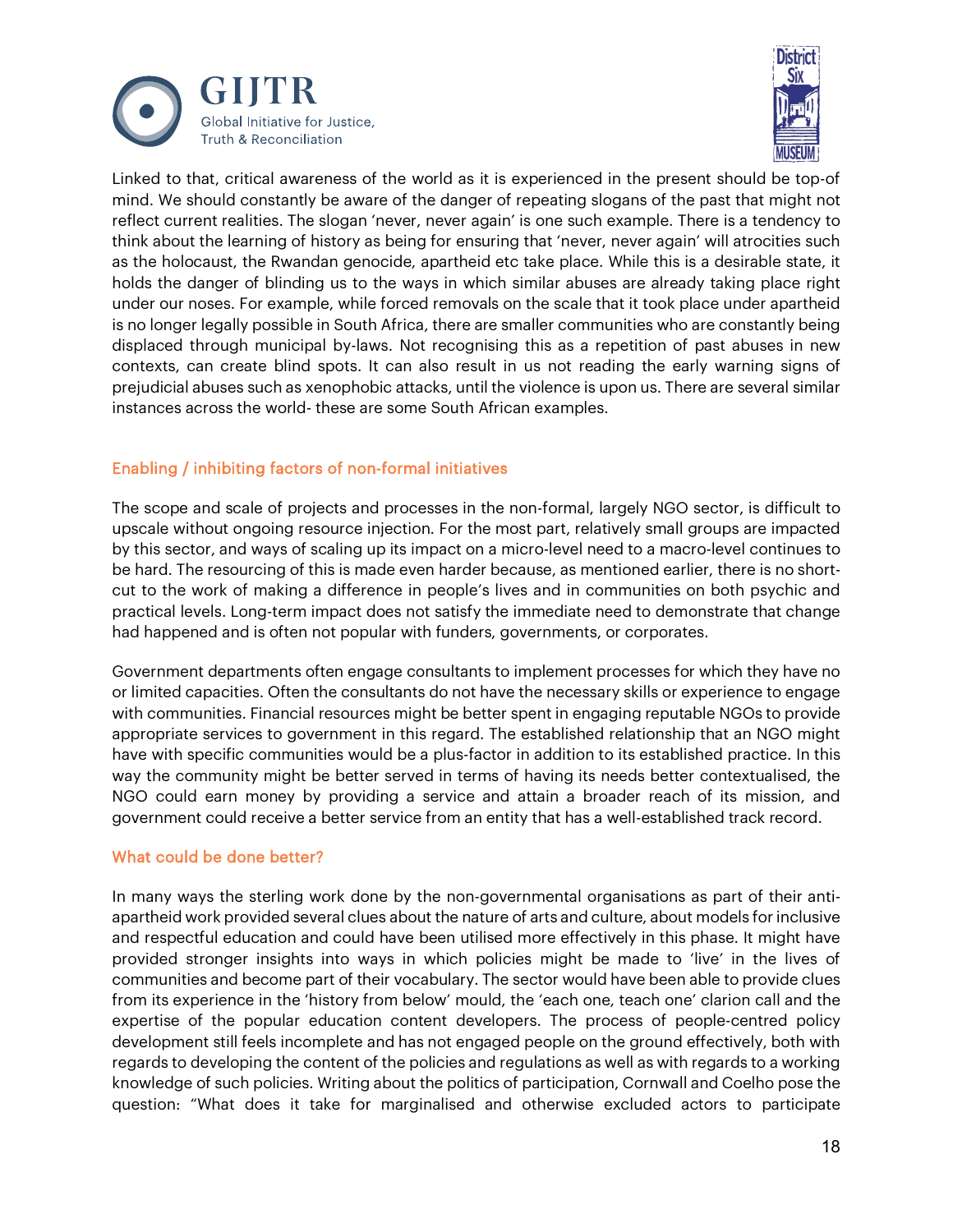



meaningfully in institutionalised participatory fora and for their participation to result in actual shifts in policy and practice?" (2007)

Heritage management practitioner Ndukuyakhe Ndlovu, writes about the dependence on legislation by heritage managers: "In contrast to my viewpoint that people need to be actively involved in heritage management, most heritage managers who consider themselves experts still see legislation as the most effective tool to manage cultural resources" (2011: 33). Although his focus is more on the failure of heritage laws to protect indigenous heritage, the District Six experience has been of a similar nature. Heritage managers tended to have as their starting point, the view that people do not understand the required laws. They have tended to position community members as not-knowing individuals, presenting public engagements as information sessions at which they speak down to people rather than engaging in conversations structured around mutual learning and respect. Although one of the main differences between the NHRA and previous heritage legislation is the incorporation of the public in matters relating to their heritage (Ndlovu, 2011), unfortunately the implementation of this had fallen far short of the ideal:

- The presence of apartheid era bureaucrats in government had a negative impact
- There is a strong awareness that many truths are still buried and that this continues to impact on the culture of impunity which currently exists in terms of state capture and corruption
- There is much hurt and disappointment about what has not been revealed
- There is a belief that the government is doing 'a lot' but that the impact is not felt by communities

#### Recommendations for other contexts

The issue of public trust and confidence is an important one. In the South African context this has been substantially eroded over time for reasons previously indicated. Amongst other things, the absence of trust does much to widen the gap between policy development and implementation. Although there have been several changes since 1994, when asked, some people might still respond by saying 'nothing has changed'. One of the young people interviewed as part of this process indicated that he knows that government was very busy making changes but it was 'not making a difference to anyone'. There is a great need for policy advocacy in addition to policy formulation.

Contributing to the lack of trust has been the fact that a substantial number of South Africans believe that there are many hidden secrets of the past that have not been brought to light, and because of that they believe that the impunity continues into the present. There is a perception that the closer one is to power, the more likely you are to get away with crimes.

The fact that many apartheid-era bureaucrats were still involved in the administration of the country's public service also affected the confidence of large numbers of people in believing in the authenticity of proposed reforms. It was felt that they would continue to have an influence, particularly on the level of policy implementation if not formulation.

While the Constitution and the new laws are important components of securing the rights of all citizens, an understanding of human rights which is only located within a legal and policy framework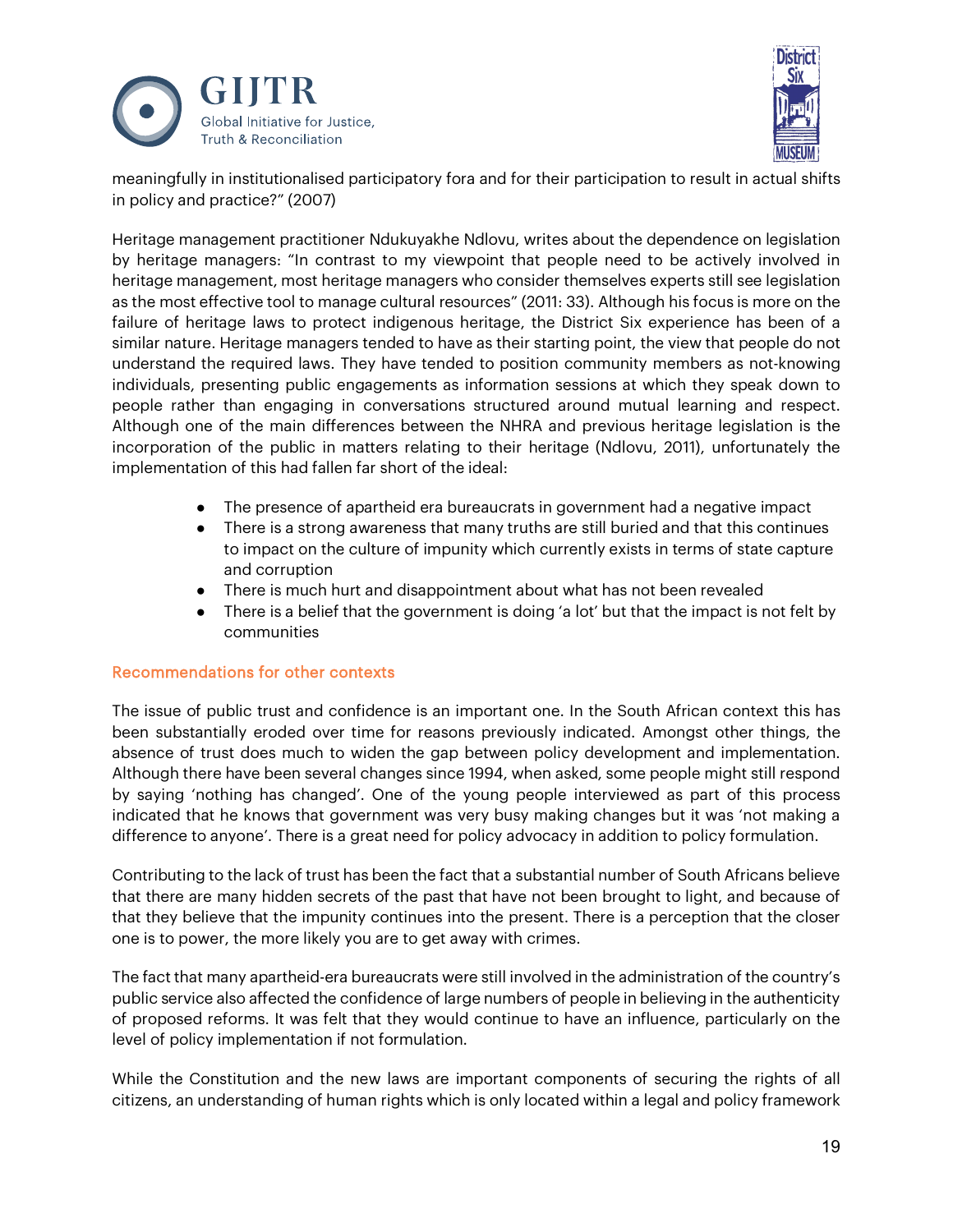



has its limitations. This has been part of the South African experience. There needs to be a closer alignment with rights as legislated and rights as experienced.

There is a great need to harness the power of creativity to teach about the past and think about the future. Performance and visual arts, video and film, amongst other modalities of making art, have great transformative potential. They have the power to educate, unlock human potential and contribute towards processes of healing.

## Glossary and Notes

- 1. The Population Registration Act of 1950 under apartheid assigned racial categories to all South Africans with the main ones being:
	- White (used interchangeably with 'European')
	- Coloured
	- African / Bantu / Native
	- Indian

These are the racialised categories that persist in how many people self-identify today. When we use the term 'black' in this report, we use it to refer to the political identity of all South Africa's oppressed people under apartheid (i.e. the latter three groups). There were also a number of sub-categories like 'Other-coloured', to illustrate the absurdity of racial classification.

- 2. D6M prefers the term 'non-formal' to refer to initiatives outside of government mainstream projects, rather than 'informal' which in our context carries the connotation of being casual and unstructured.
- 3. Terminology and concepts: as with other commonly-used terms in the sector such as decolonisation and co-curation, D6M chooses to derive the terminology from the practice rather than to start with assigning terminology and then trying to fit its practice around the term. It has had the same approach to transitional justice, and rather than use a term that was opaque to people, it aimed to grow its work into the term while using more accessible terminology.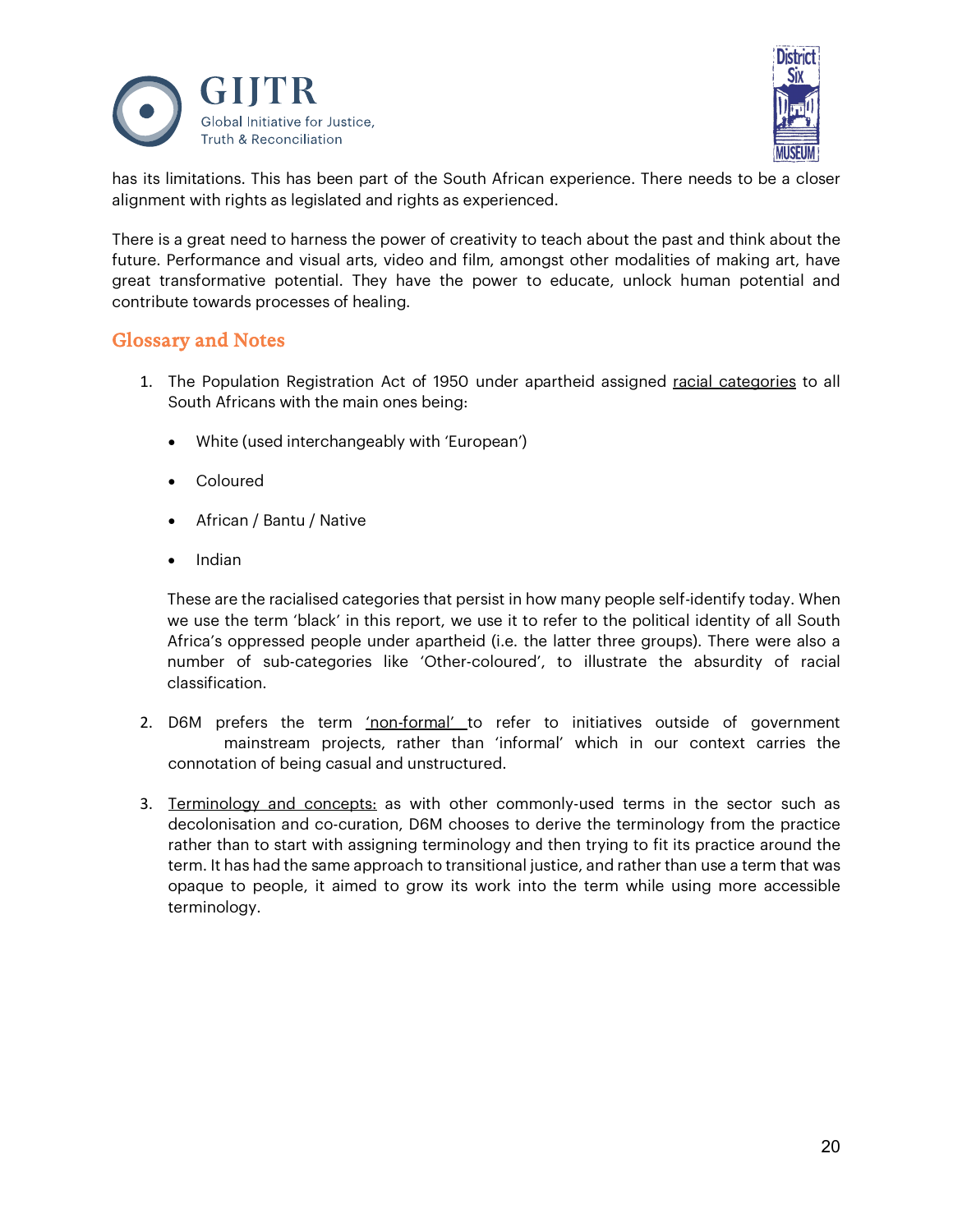



# References

Asmal, K., Hadland, A., & Levy, M. (2011). Kader Asmal. Jacana Media.

- Contents The O'Malley Archives. Nelsonmandela.org. (2021). Retrieved 8 October 2021, from https://www.nelsonmandela.org/omalley/index.php/site/q/03lv00000.htm.
- Cole, A. L., & Knowles, J. G. (2001). Lives in Context: The Art of Life History Research. Alta Mira Press.

Cornwall, A., & Coelho, V. (2007). Spaces for change? Zed Books.

- Corsane, G. (2004). Transforming Museums and Heritage in Postcolonial and Post-Apartheid South Africa: The Impact of Processes of Policy Formulation and New. Social Analysis, 48(1). https://doi.org/10.3167/015597704782352744
- Cross, M., Mungadi, R., & Rouhani, S. (2002). From Policy to Practice: Curriculum reform in South African education. *Comparative Education, 38*(2), 171-187. https://doi.org/10.1080/03050060220140566
- Fataar, A. (2008). Education Policy Reform in Post-apartheid South Africa: Constraints and Possibilities. In G. Wan, The Education of Diverse Student Populations: A Global Perspective (1st ed., pp. 97 - 109). Springer.
- Frieslaar, G. (2020). Education and the Preservation of Sites of Conscience. In *Memory of Nations:* Democratic Transition Guide. (pp. 44 - 49). National Endowment for Democracy.
- Mangcu, X. (2017). Shattering the Myth of a Post-Racial Consensus in South African Higher Education: "Rhodes Must Fall" and the Struggle for Transformation at the University of Cape Town. Critical Philosophy of Race, 5(2), 243. https://doi.org/10.5325/critphilrace.5.2.0243
- Marschall, S. (2010). Landscape of Memory: Commemorative Monuments, Memorials and Public Statuary in Post-apartheid South-Africa (Afrika-Studiecentrum series, v. 15). Brill Academic Publishers.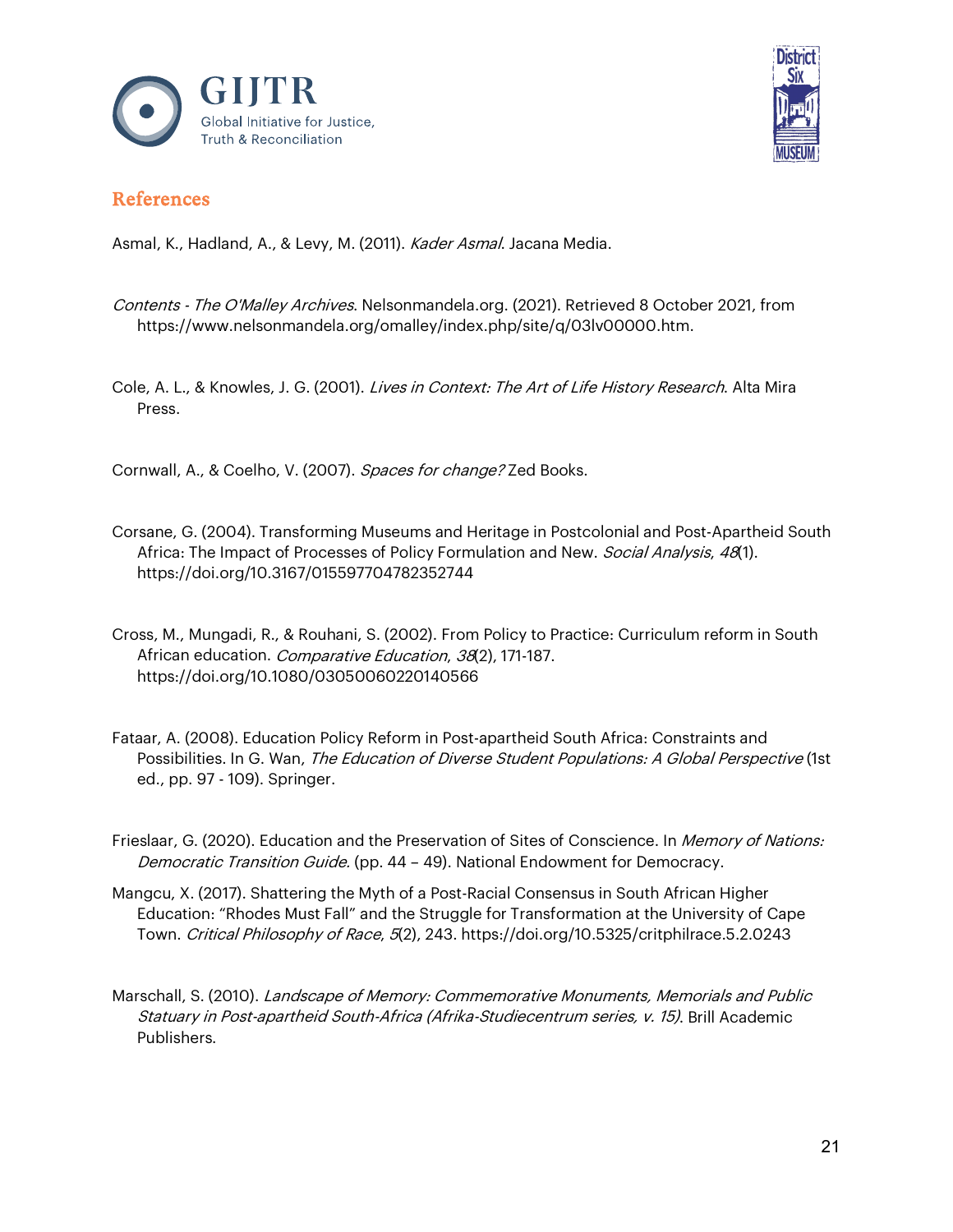



McAfee, N. (1997). Ways of Knowing: The Humanities and the Public Sphere. In J. Veninga & N. McAfee, *Standing with the public* (1st ed., pp. 29 - 50). Kettering Foundation.

Ndlovu, N. (2011). Legislation as an Instrument in South African Heritage Management: Is It Effective?. Conservation and Management of Archaeological Sites, 13(1), 31-57. https://doi.org/10.1179/175355211x13097877338932

Simons, J., & Simons, r. (1983). Class and Colour in South Africa 1850 - 1950 (1st ed.). IDAF.

Villa-Vicencio, C., and Doxtader, E. (2004). Pieces of the Puzzle: Keywords on Reconciliation and Transitional Justice. Institute for Justice and Reconciliation.

# Appendix A: District Six Museum Organisational Profile

The Hands Off District Six Conference of 1988 led to the formation of the District Six Museum Foundation in 1989. The Foundation worked towards the establishment of the Museum which was launched on 10 December 1994 with its inaugural exhibition called Streets: Retracing District Six.

Leading up to its formal launch, the Museum existed as an itinerant movement between 1989 and 1994, building support for the work of memory through creating collecting points and storytelling opportunities in different parts of the city. The diaspora of District Sixers played an important role in shaping and contributing to the Museum's exhibition and programme, and they continue to be pivotal to the ongoing work of memory and holistic restitution. Their desire to return and re-member is ever present in this work.

The Museum's first physical location was in the historic Methodist Church building at 25A Buitenkant Street which to this day is the home to its permanent exhibition - Digging Deeper. Since the early 2000s, the Museum has expanded into the historic Sacks Futeran building one block away, at 15A Buitenkant Street, which has aptly been named 'The District Six Museum Homecoming Centre.' This address has become a popular venue for events such as conferences, seminars and book launches, and is also the place where most of the Museum's programmes are held.

A large part of the Museum's work takes place outside of its buildings: on the vacant site of District Six, within the returned community of families who have been successful land claimants, and in the various areas to which the displaced families have been forcibly removed.

Linking its work to the experiences of people from other sites of forced removals across the country has been an important thrust, and partnerships continue to be a source of strength and support. The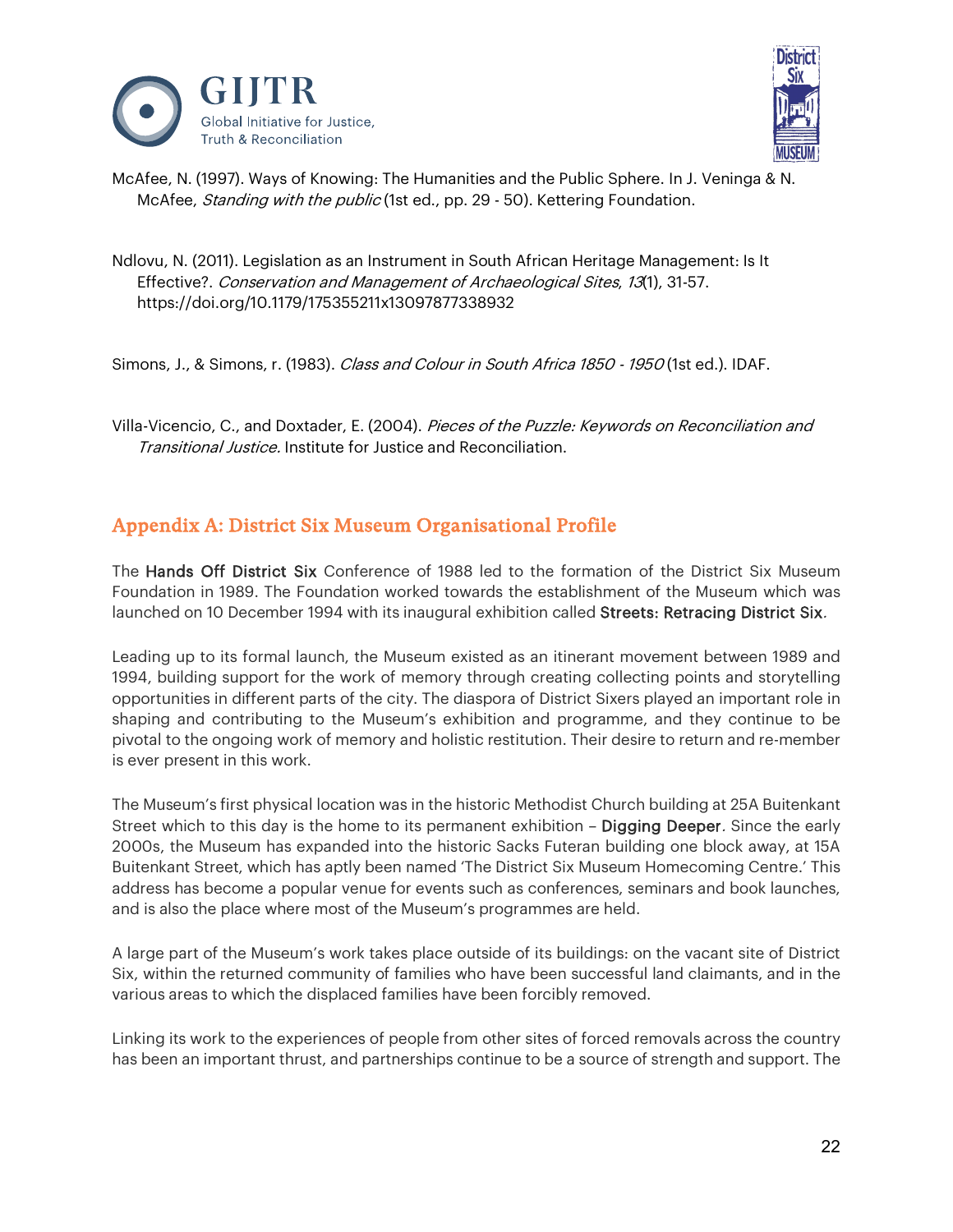



Museum is a member of SAMA (the South African Museums Association) and of ICSOC (the International Coalition of Sites of Conscience).

See [www.districtsix.co.za](http://www.districtsix.co.za/)

# APPENDIX B: Interview Guide

Transitional Justice / Human Rights / Social Justice in the formal and informal curriculum

As a practicing or former teacher who has previously engaged with the District Six Museum's educational programme, you are invited to contribute to a short-term global research project that the Museum is participating in as a 'site of conscience'\*. We invite you to participate in a focus group to share your experience of and critical reflections on curriculum reform in relation to the South African transformation process from Apartheid to democracy. We want to explore the space open for teachers to engage with memory initiatives\*\* that connects 'past struggles to today's movements for human rights'.

This information gathering phase of the project runs from 29th September - 13th October 2021

Thanking you in advance for your participation in this survey and, hopefully in the focus group discussions.

#### \*https://www.sitesofconscience.org/en/home/

\*\* This could be formal and informal: Museum programmes / Government programmes / personal and 'informal' initiatives that create possibilities for learners to encounter the past in the present.

#### NB: The main questionnaire – Part D - is on page 3.

Please return your written response by Monday 11 October 2021. Apologies for the short response time.

# Appendix C: South African History Archive (SAHA) - TRC Resources

This is a resource District Six Museum uses for high school and university student programmes to unpack the historical timeline (SA democracy) leading up to the negotiated settlement and to reflect on the *unfinished* TRC process.

https://www.saha.org.za/news/2015/August/trc in the classroom sahas history education worksh [ops.htm](https://www.saha.org.za/news/2015/August/trc_in_the_classroom_sahas_history_education_workshops.htm)

SAHA has been running workshops for history educators since 2008 as part of SAHA's ongoing efforts to use history as a lens for exploring issues of justice, human rights and responsibilities. These workshops are intended to support educators in helping young people to become active, tolerant and responsible democratic citizens who value diversity, human rights and peace.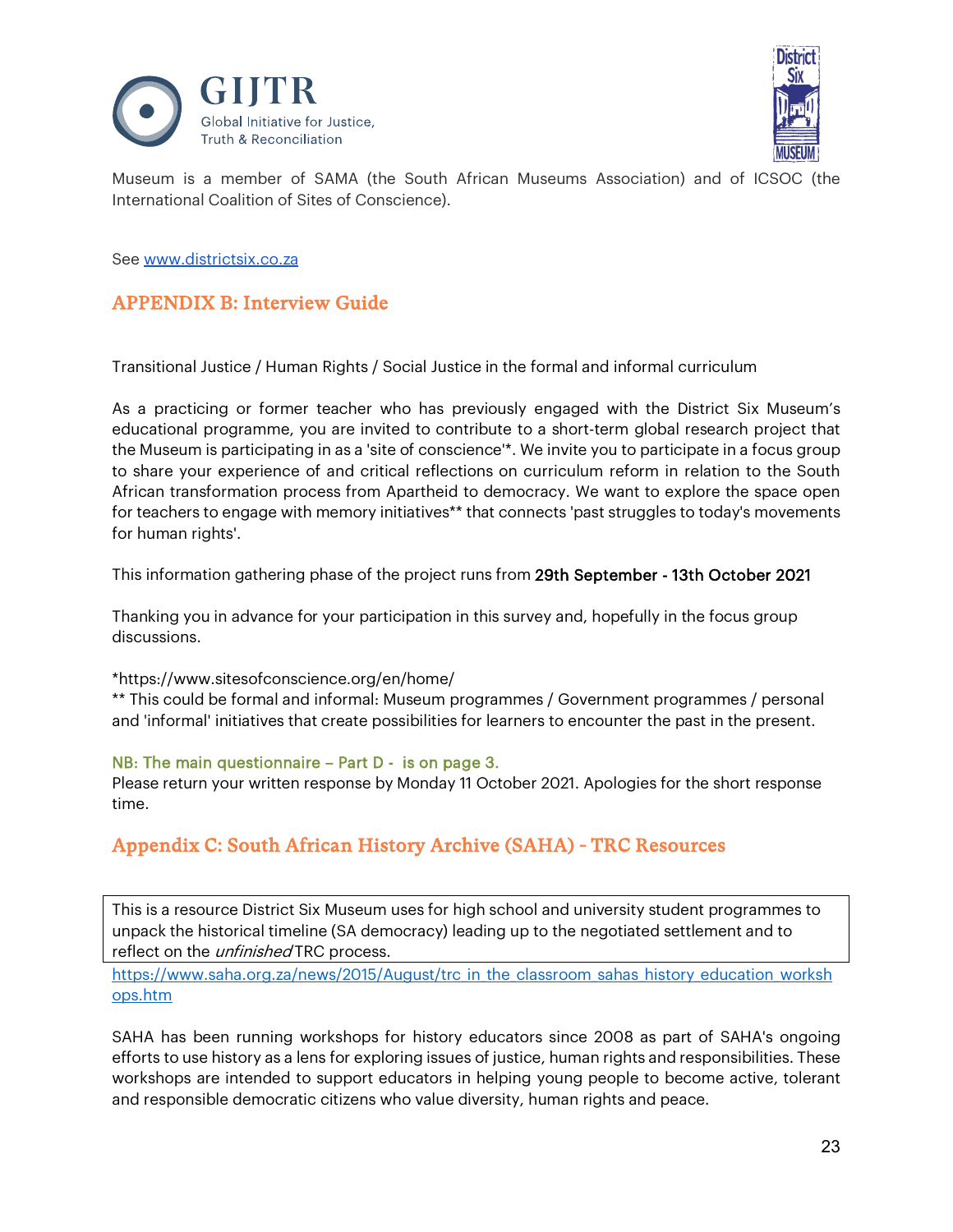



The most recent educators workshop, held on 22 August 2015, was about teaching the TRC. Facilitated by Michelle Friedman, 20 educators from different schools attended - SAHA even had attendees from other provinces. The teachers all agreed that this workshop was particularly helpful for giving guidance on how to teach students about the TRC.

The TRC was established in 1995 under the through the Promotion of National Unity and Reconciliation Act of 1995, with the mandate to investigate gross human violations under apartheid. It was hoped that the TRC's legacy would hold those responsible accountable, and offer recourse and remedies to ensure that the new South Africa upholds ideals of inclusion and democracy. Whilst the TRC is a complex subject, it is imperative that the topic is taught in an engaging and learnerfriendly way.

The importance of the inclusion of the TRC in the history curriculum cannot be under-estimated. The TRC was an investigative mechanism that allowed victims and survivors of the past atrocities to publically narrate their stories to record our history for the future generation. Teaching the TRC gives today's learners context of their current freedoms and the background to understanding the systemic inequality that South Africa inherited from the apartheid regime.

Learners might have in-depth knowledge of the democratic constitution of South Africa, through their awareness of the Bill of Rights and the Constitution - but this knowledge must be grounded in an historical understanding of how South Africa transitioned from apartheid rule to democracy. Teaching the TRC brings together knowledge of our transition and learners' lived democratic present. Teaching this subject also forms part of another goal of the Commission itself: understanding the past to ensure that the same violations do not happen again in future.

South Africa's transition to democracy came with many compromises and negotiations; the TRC was one of the steps that were taken towards nation building and healing the wounds of the past to maintain a healthy democracy and continue to strive for equality. It is thus an essential part of the school curriculum.

Follow the links below to learn more about SAHA's work with learners and educators, and our available resources:

[The Battle Against Forgetting: human rights and the unfinished business of the TRC](https://www.saha.org.za/publications/battle_against_forgetting_human_rights_and_the_trc.htm)  [Between Life and Death: Stories from John Vorster Square \(DVD + educators' guide\)](https://www.saha.org.za/publications/between_life_death_educators_guide.htm)  [Meeting history face-to-face: A guide to oral history \(book & DVD\)](https://www.saha.org.za/publications/meeting_history_face_to_face.htm) 

[SAHA in the Classroom: using primary sources to teach apartheid history \(1976 - 1994\)](https://www.saha.org.za/projects/saha_in_the_classroom.htm)  [Voices from our Past \(CD and educators' guide\)](https://www.saha.org.za/publications/voices_from_our_past.htm)

The Battle against Forgetting: human rights and the unfinished business of the TRC

"The struggle of man against power is the struggle of memory against forgetting."

## - Milan Kundera

The issue of justice is vitally important in societies in transition. How do societies where human rights violations were perpetrated in the past move forward to a new future that will allow for reconciliation and transformation?

SAHA conceives human rights education as a meaningful way to move towards reconciliation, continuing the work of the TRC, which remains largely unresolved. SAHA has thus designed this